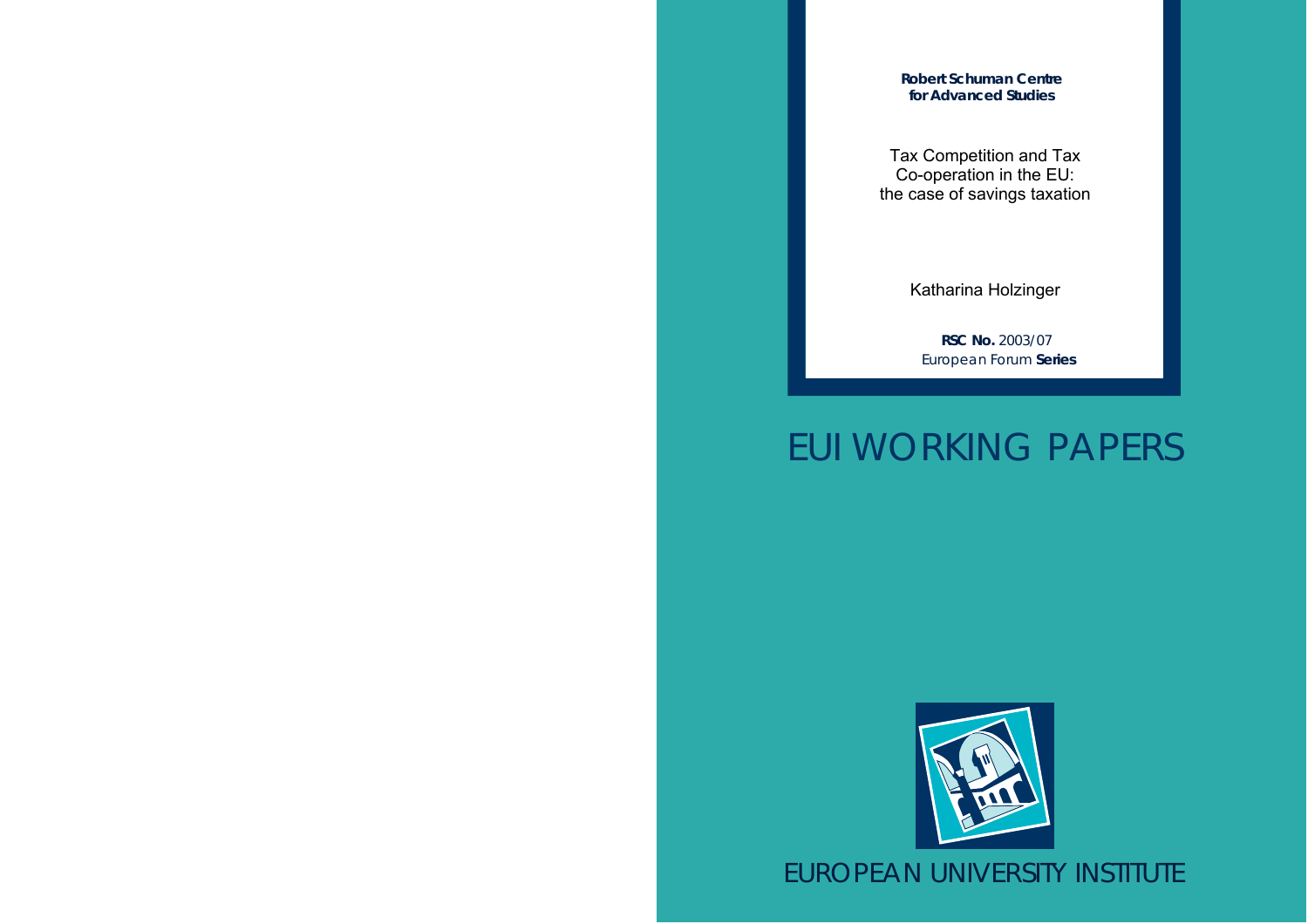Tax Competition and Tax Co-operation in the EU: the case of savings taxation

Katharina Holzinger

# **ABSTRACT**

It took the EU 35 years to achieve a co-operative agreement on co-ordinated measures of savings taxation in a world with mobile capital. Political science has offered two explanations for this co-operation problem. First, co-operation is difficult as a result of the heterogeneity of governments' interests. Countries with a small domestic tax base favour tax competition, while countries with a large tax base prefer tax co-operation. Second, co-operation is difficult as a consequence of specific characteristics of the collective action problem involved. The actors face a prisoners' dilemma. Both explanations have their limits. The first approach is not very good in predicting actual policy preferences of governments, and the second approach dismisses the fact that the EU offers cooperative institutions that should be able to resolve a dilemma. The paper proposes a model which refines these explanations and fits better the positions of EU governments and their problems of finding an agreement.

**ERPA key words:** game theory, regulatory competition, tax policy, harmonisation, policy co-ordination, positive integration, financial markets, directives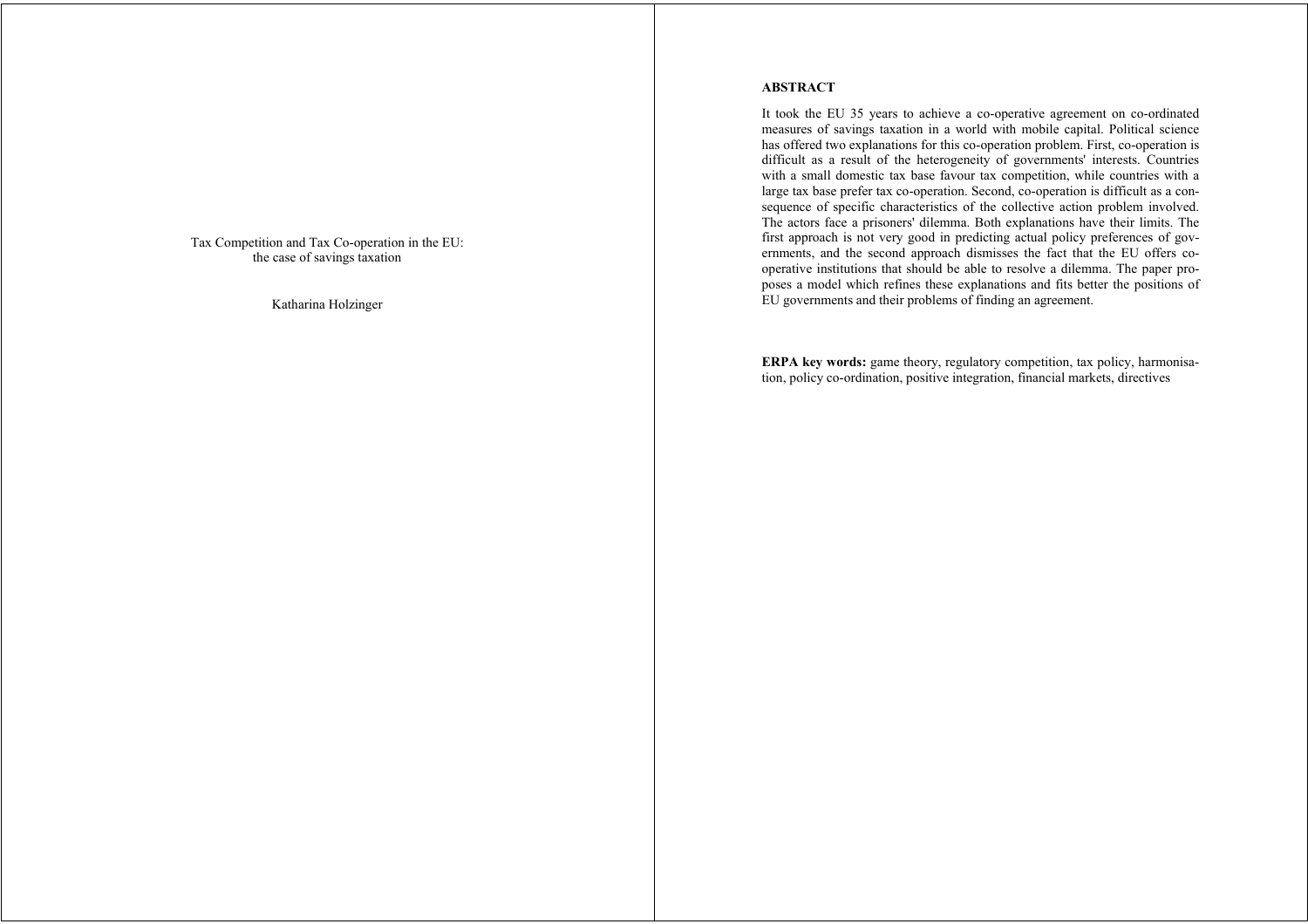# **INTRODUCTION**

The growing importance of international tax competition has two sources. As Deheija and Genschel (1999, 403) put it: "As the level of taxation reaches 30, 40, or even 50 percent in welfare states, the premium on tax avoidance and tax evasion rises. At the same time, the costs of doing so go down." The level of economic integration and the liberalisation of markets, especially of trade and capital markets, achieved in recent decades, have made it much easier for taxpayers to avoid domestic taxes by shifting the tax base to a foreign country. In the case of capital income taxation, the mobile tax base implies a double danger and a double temptation for national governments. A high-tax government may lose not only some of its tax revenue through capital flight, but also the economic and political benefits associated with a large domestic capital stock and capital market. With low tax rates, however, governments can attract capital from high-tax countries and thus improve economic figures and political benefits, and sometimes also tax revenue. As a consequence of this strategic situation, tax competition may lead to a "race to the bottom" of tax rates (cf. Frey 1990; Sinn 1997).

For the EU there are even suspicions that this could mean that it would turn into a "single (large) tax haven" (Giovannini and Hines 1991, 172). However, as low tax rates might also lead to a loss of revenue, the European governments should be interested in co-operation in matters of taxation of savings or other mobile capital. Harmonisation of tax rates or other co-ordination mechanisms in EU member states can help to prevent tax evasion and capital flight. Such a solution should be possible because the EU has the potential of enforcing a cooperative agreement.

However, until very recently, the co-ordination of capital income taxation in the European Union has not been very successful. Over the last 35 years, several attempts of the European Commission and EU member states to harmonise national policies on savings taxation have failed. Finally, a preliminary agreement was reached in June 2000, which was – after some changes – confirmed by the European Council in January 2003. Although this agreement is surely a great achievement in preventing capital movements induced by tax differentials, it still mirrors the conflict between two groups of member states: those who want to prevent tax evasion and capital flight from their countries, and those who have a strong interest in attracting foreign capital. As a consequence of this agreement two systems of handling transboundary interest payments, automatic information exchange and minimum withholding taxes, might co-exist in the long run.

Why has European co-operation in the area of capital income taxes proved so difficult? In an attempt to answer this question, the paper offers an analysis of these co-operation problems based on public good theory and on matrix game analysis. It builds on explanations of the European co-operation failure provided by Genschel and Plümper 1997, Kanbur and Keen 1993, and Dehejia and Genschel 1999, but in some respects goes beyond these explanations.

Section two refers to the literature on tax competition. In section three an overview of the history of the attempts to harmonise savings taxation in the EU is presented. Section four provides a game-theoretic analysis of the tax cooperation problem. In section five it will be shown that the models presented here can rationalise most of the actual positions of EU member states, the difficulties of reaching an agreement, as well as some distinctive features of the European Council's final solution.

# **LITERATURE ON CAPITAL INCOME TAX COMPETITION**

It is generally accepted that in the presence of capital mobility and in the absence of international co-ordination taxes on capital tend to be too low and that tax competition may lead to a downward spiral of tax rates and fiscal revenues (Frey 1990; Sinn 1997, Huber and Fuest 1999). Most of the literature, however, presents anecdotal rather than systematic evidence. Thomas (2002, 272) provides some OECD data that shows that the corporate income tax share of total tax revenue has decreased sharply in a number of large countries since the 1950s. A study by Devereux, Griffith and Klemm (2002) provides systematic evidence on the development of corporate income taxes since the 1960s. Their finding is that effective tax rates on corporate income have declined but that the revenue from these taxes has remained stable or even increased. Thus, there was obviously tax competition among governments at work. For the taxation of interest income, Dehejia and Genschel (1999, 415f.) show that there was also a decline of tax rates employed in EU member states. Thus, tax competition exists, even though its effect on tax revenues remains unclear.

In economic theories of tax competition, two contrasting views can be found on the desirability of tax competition (Keen 1993). In the literature on public finance, tax competition is considered to have negative effects on public welfare. Tax competition leads to underprovision of common goods, and tax harmonisation in the EU would therefore increase overall welfare (Bucovetsky and Wilson 1991). The public choice literature, on the other hand, emphasises the fact that governments are not benevolent actors and that their interests do not coincide with those of taxpayers, which gives rise to "political distortions" (Frey and Eichenberger 1996) and waste of tax money. Tax co-ordination is considered to be a cartel of governments at the cost of the taxpayer, while tax competi-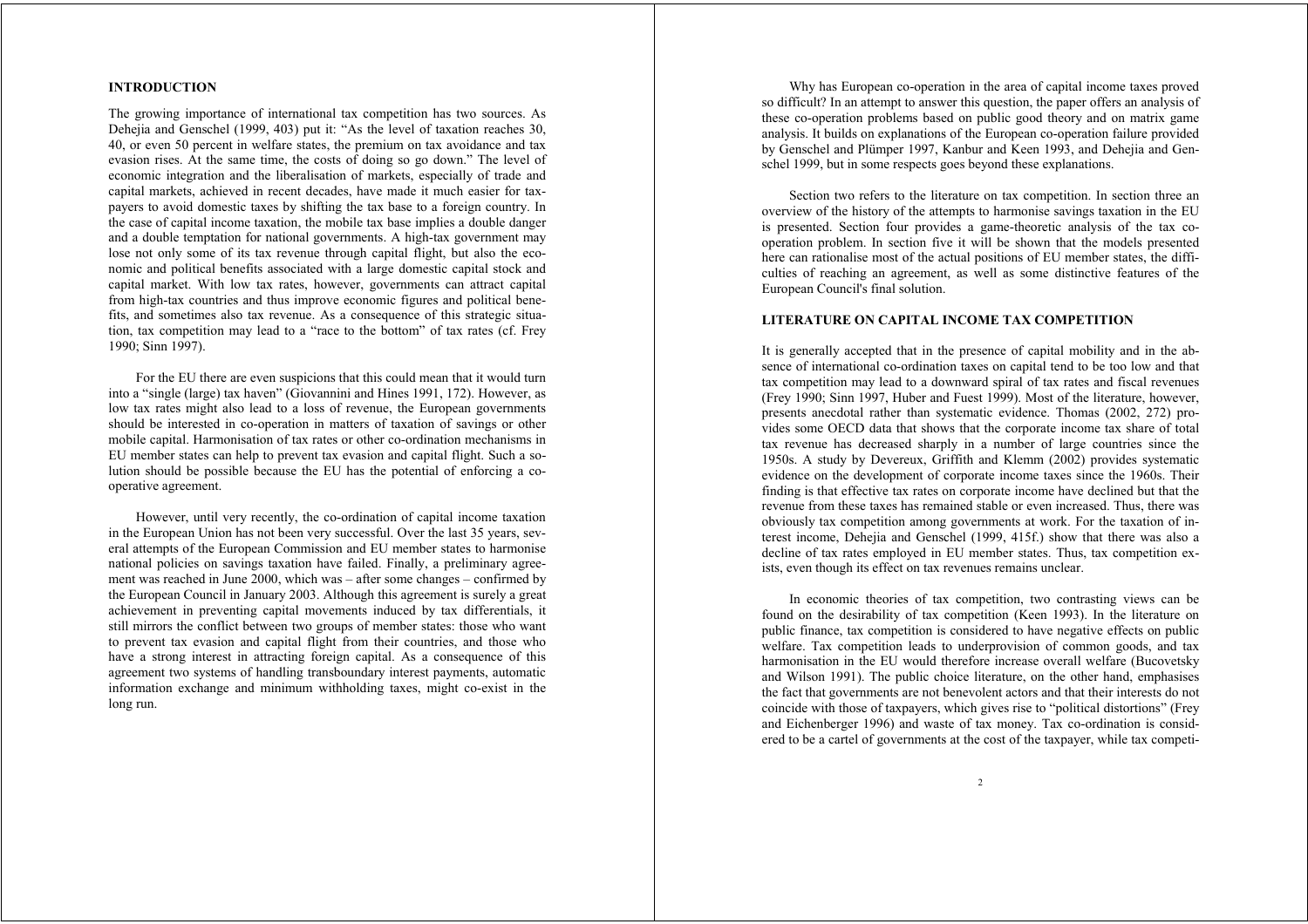tion is a welfare-increasing check on governments. Constitutional rules that forbid tax co-ordination are thus, according to this view, desirable (Brennan and Buchanan 1980). Finally, there are economic models that use an objective function for governments that includes two variables: the welfare of the citizens and <sup>a</sup>"waste" variable that accounts for imperfections in the political process and inefficiency of government spending (Edwards and Keen 1996; Eggert 1999; Fuest 2000; Huber and Fuest 2000; Myles 2000). Not surprisingly, in these models, the effects of tax co-ordination on welfare are ambiguous.

In this paper no such normative questions are posed. I am not concerned with welfare or with the taxpayer's benefit. Here I am interested in the rational reconstruction of co-operation among governments who compete for a mobile tax base. How can it be explained that co-operation of governments in order to avoid "harmful tax competition" emerged so slowly? Political science research has offered some elements of explanation of the European failure to co-operate. Two main arguments have been put forward: First, co-operation in the case of capital tax harmonisation is difficult as a result of the heterogeneity of governments' interests. Second, co-operation is difficult as a consequence of specific characteristics of the collective action problem involved.

Prominent representatives of the first approach relate heterogeneity of interests to the fact that member states differ in size (Kanbur and Keen 1993; Dehejia and Genschel 1999). Countries are heterogeneous with respect to the size of their tax base. Dehejia and Genschel (1999) have argued convincingly that it pays more for small-tax-base countries to prey on their neighbours' capital by applying lower taxes than it does for large-tax-base countries. The reason for this is the fact that, in an open economy, tax revenue is not linear in the tax rate. Capital income tax revenue increases with the tax rate for some time but, with very high tax rates, the revenue strongly decreases, because the tax base moves to another country with lower tax rates. It pays for a country to prey on the other countries' capital as long as the tax-base effect from the attracted foreign capital (increase of revenue) is greater than the tax-rate effect (decrease of revenue) from domestic capital. The smaller the domestic tax base and the more capital can be attracted - that is, the larger the foreign capital base - and the higher the tax differential, the more it pays to follow a low-tax strategy. Therefore, small countries are in a much better position in tax competition than large ones. Large countries, however, can try to limit the small countries' prey by keeping the tax differential small, which may lead to a downward spiral of tax rates (Dehejia and Genschel 1999, 410). This is valid, as long as only tax revenues are considered as elements of the governments' utility functions.

The model of asymmetric tax competition shows that small states are the winners and large states the losers of unconstrained tax competition. As Dehejia and Genschel (1999, 418) admit, however, the model is less good in predicting policy preferences for tax co-operation in the EU. A number of small countries consistently favoured tax co-operation, while a large country, the United Kingdom, strongly opposed it for a long time. Thus, asymmetry in size and the governments' interest in tax revenue do not seem to be sufficient explanatory factors. I will introduce a complementary factor in order to explain the positions of European governments better.

Genschel and Plümper (1997, 635-639) explained the difficulty of achieving co-operation in savings taxation by two specific features of this collective action problem. They too start from the assumption of heterogeneous preferences of governments. In their interpretation, one characteristic of the situation is that the minimum-sized coalition for self-sustaining co-operation is very large in the case of capital income taxes. Co-operation has to include tax havens within and without the EU to become effective. The second distinctive feature is that non-cooperators' gains from defection increase with the number of cooperators: "being a tax haven in a world where every other state is also a tax haven is not very profitable, but being the sole tax haven in an otherwise tax haven-free world is potentially very profitable" (p. 637). Both observations are surely correct as empirical descriptions.

However, if it is true that the gains increase for defectors with the number of co-operators, the potential co-operators gain nothing but rather experience losses from co-operation, as long as the "minimum-sized coalition" is not reached. Each co-operator suffers from capital flight to remaining tax havens. Thus, no countries will form coalitions as this would place them in the role of the "sucker", no matter how large the coalition is. Defection is a dominant strategy. If gains from defections increase stronger than gains from co-operation, the game is a dilemma game over the whole number of potential co-operators. Thus, the idea of a minimum-sized coalition contributes nothing to the explanation here: There will never be voluntary co-operation, as we face a true prisoners' dilemma. On the other hand, the idea of a large minimum-sized coalition is very plausible in the context of savings taxation. However, such a constellation typically does not correspond to a dilemma but to a co-ordination game, such as assurance, chicken or battle of the sexes.

The implicit presence of two different games in the paper by Genschel and Plümper (1997) is reflected in the wider literature. Problems of tax co-ordination have been characterised as a prisoners' dilemma (Hallerberg 1996), as a coordination game (Radaelli 1998), or as a pure conflict game (Dehejia and Genschel 1999).

4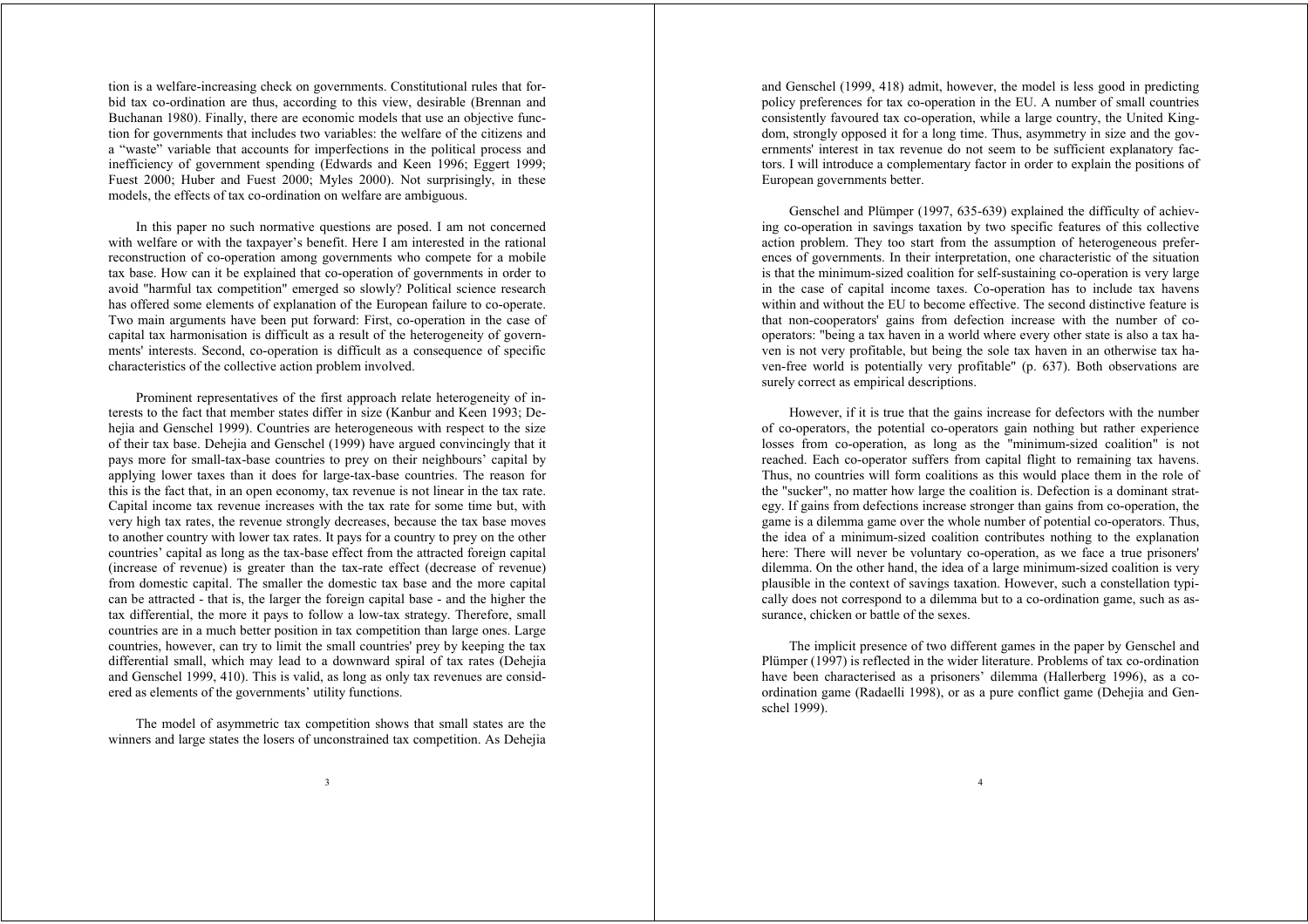In my analysis I will give a more precise characterisation of the relationship between the two characteristics emphasised by Genschel and Plümper, and I will clarify which kind of strategic constellation is the most adequate model of the capital income taxation problem. Modelling the strategic constellation is a worthwhile experiment, as these models reveal not only information about the chances for voluntary co-operation and co-ordination in anarchic environments, but also about problems of finding agreement when co-operative institutions are present. It will be shown that the EU's savings tax problem does not solely arise from the problem of potential defection; it is rather a problem of finding agreement, and a problem of a global collective good.

# **HISTORY OF CAPITAL INCOME TAX CO-ORDINATION IN THE EU<sup>1</sup>**

The European Commission set up the first expert committee with the aim of analysing the effects of different capital income taxation policies of the member states upon the functioning of the common market as early as 1960 (Hahn 1988). However, the first programme on the harmonisation of direct taxes was not published until 1967, after a French initiative aimed at concerted measures with respect to direct taxes. Among the problems addressed in this programme was taxation of private capital income (European Commission 1967).

#### **The Commission proposal of 1967**

Capital income is basically to be taxed by the country of residence at the marginal rate of personal income tax, irrespective of the country of origin of the capital income. All residents of a country shall be subject to the same taxation whether the income is earned domestically or abroad. However, on the basis of OECD rules, states may also levy withholding taxes on all capital income produced by domestic sources. Most EU member states did in fact do so in the 1960s. Withholding tax rates differed, but were in general much lower than personal income tax rates. While residents could deduct domestic withholding taxes from personal income taxes, this was not possible for withholding taxes paid abroad for income from foreign investments (Genschel 2002, 133).

The Commission identified three problems of different taxation policies among the member states (European Commission 1967, 10-11). First, double taxation of capital income from foreign investment led to barriers to the free movement of capital. Second, double taxation implied an incentive to invest more capital in countries with no withholding taxes or with low withholding tax rates. Thus, different tax rates led to distortion of capital allocation. Third, as capital investment in foreign countries is difficult to monitor, tax evasion is easier with foreign than with domestic investments. The lower the foreign withholding tax rate, the greater is the benefit from tax evasion. Therefore, for tax evaders, the incentive to invest more capital in low-tax countries is even stronger. This again leads to distortion of capital allocation.

The Commission discussed two solutions to these problems (European Commission 1967, 12-13). The first solution combined the abolition of withholding taxes with the development of a transboundary system of information exchange. In such a system, banks in the countries of investment would inform the fiscal authorities in the countries of residence of capital owners about their earnings from interest or dividends. An information exchange system is an optimal solution, since it both avoids distortion of capital allocation and prevents tax evasion. Moreover, no harmonisation of national taxes is needed. Still, the Commission rejected this idea for two reasons. First, this practice would collide with the principle of bank secrecy. Second, the Commission expected massive capital flight from the common market to the outside world.

The Commission's preferred solution was therefore complete harmonisation of withholding taxes combined with full deductibility in the country of residence. This way double taxation as well as distortion of competition for capital is avoided. However, the incentive for tax evasion remains. The higher the harmonised withholding tax rate (the smaller the difference to personal income tax), the lower is the incentive for tax evasion. On the other hand, the higher the common withholding tax rate, the greater is the incentive to invest capital outside the European market.

The member states reacted differently to the proposal (Genschel 2002, 138f.). Conflict centred mainly on the level of the withholding tax rate. France, Belgium, and Italy preferred a higher level than the proposed 10%, as they wanted to avoid tax evasion and a decrease of tax revenues. The Netherlands and Luxembourg rejected the rate as too high, because they were interested in efficient capital markets, and the free movement of capital within and outside the member states. The Council of Finance Ministers did not come to an agreement. Thus, the first attempt at harmonising capital income taxes ended in failure.

#### **The Commission proposal of 1989**

The next initiative to harmonise capital income taxation was launched by the Commission in 1989 within the framework of the internal market programme (European Commission 1988). At that time, double taxation was no longer a problem within the Community, as practically all member states had introduced some kind of deduction of foreign withholding taxes from domestic personal in-

<sup>1</sup> An excellent case study is provided in Genschel (2002).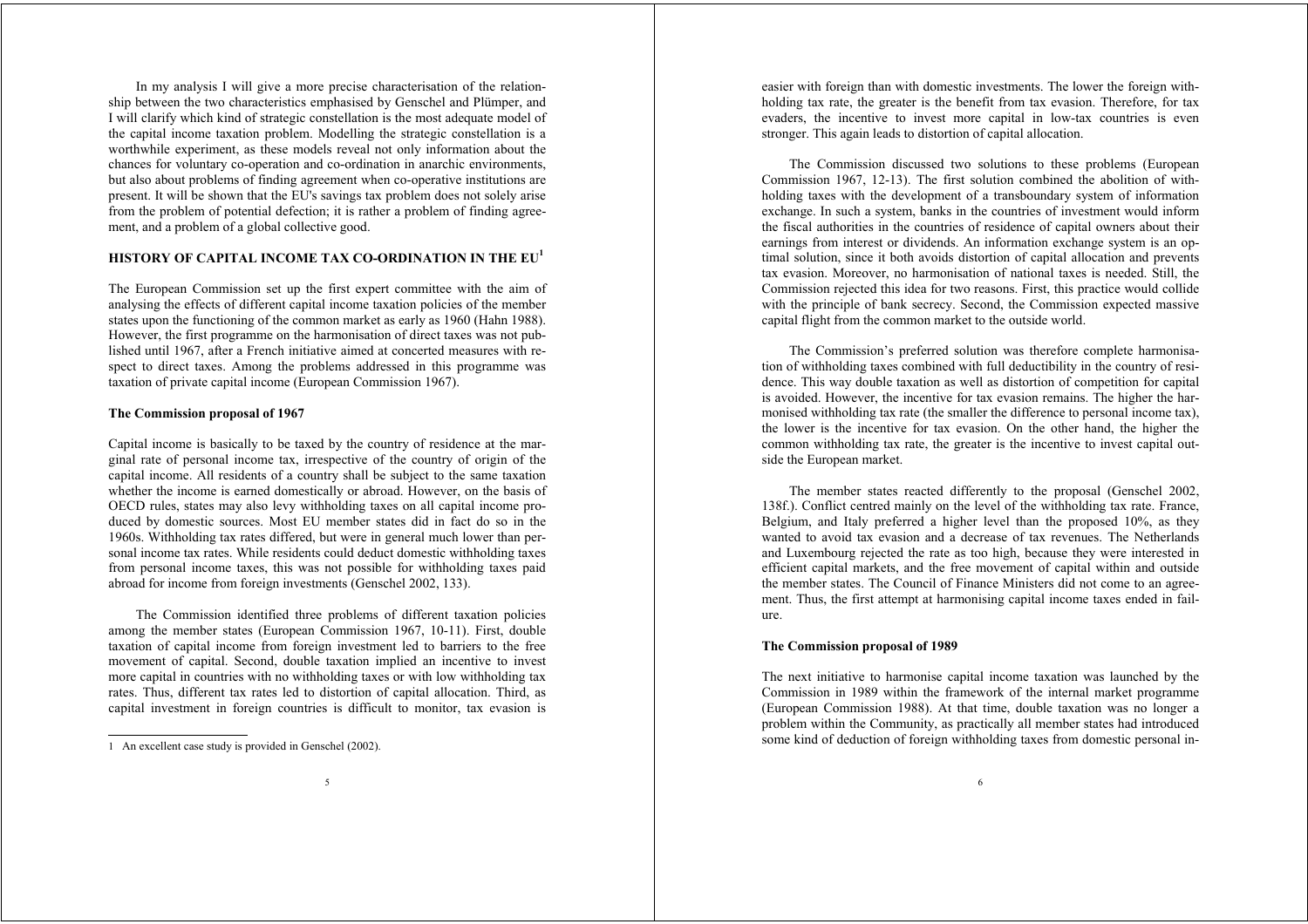come taxes (Genschel 2002, 142). The Commission focussed therefore on the problem of distortion of capital allocation as a result of tax evasion.

From the beginning, the proposal was not very ambitious (European Commission 1989). Again, the idea of an information exchange system was rejected by the Commission. At the heart of the proposal was a minimum withholding tax on interests of 15%, where some exceptions were possible. As the tax rate was low, compared to income tax rates, there was still a considerable incentive for tax evasion. As a consequence, distortion of capital allocation was only slightly reduced, but not avoided.

The reaction of the member states to this proposal was again divided (Genschel 2002, 147f.). France and Italy requested a higher tax rate and the inclusion of dividends; Belgium and Portugal criticised the exception of Eurobonds; Denmark and the Netherlands preferred an information exchange system. On the other hand, the UK and Luxembourg were completely against a common withholding tax, as they feared massive capital flight from the internal market. This time, the position of Germany turned out to be pivotal. Germany had introduced a national withholding tax on interests in January 1989, and then surprisingly decided to abolish it in April 1989. There were several reasons for this. First, there was an immediate response of the capital markets: Massive capital flight took place and as a consequence, interest rates increased, bonds turnover decreased, and the exchange rate for the German mark decreased (Genschel and Plümper 1997, 632). Second, as a result of a relatively flourishing economy there were no budgetary problems in Germany at that time. Finally, voters had reacted negatively to the tax and the new Minister of Finance, Theo Waigel, used this opportunity to start in office with a popular measure. As a consequence of this change of German policy, the proposal for a harmonised withholding tax rate at the European level failed again.

#### **The Commission proposal of 1998**

During the 1990s conditions changed. In 1992 Germany re-introduced its withholding tax. This led to massive capital export to Luxembourg and considerably lower tax revenues than expected (Genschel and Plümper 1997, 633). Luxembourg's neighbours, especially Belgium, France and Germany, felt disadvantaged by its refusal to introduce any kind of taxation of foreign capital income (Genschel and Plümper 1997, 632). As a result of the economic recession, most EU member states faced serious budgetary problems, which were aggravated by the fact that the governments were required to meet the rigid criteria for the European Monetary Union. Additionally, international liberalisation of capital markets had made the problem of capital flight more severe. In this situation a memorandum of the Commission warned that tax evasion, tax revenue losses,

and distortion of competition in the European capital markets required a common policy against capital flight (European Commission 1996). In 1997, the Commission proposed the so-called tax-package, a number of measures in the areas of corporate and interest taxation (Bernauer 2000; Thomas 2002; Radaelli 2003). The Council of Ministers charged the Commission to develop another proposal for a directive on interest taxation.

The European Commission's proposal of 1998 relied on the harmonisation of withholding taxes on *transboundary* capital income only, while taxes on domestic interests from capital could still be different (European Commission 1998). Second, the proposal was based on the so-called co-existence model: Member states should be allowed to opt between a harmonised withholding tax and a European information exchange system. Third, the proposal included an obligation for the EU to negotiate guarantees with third countries that capital income of EU citizens would be taxed at the same level as it would be within the EU.

During the negotiations that followed within the Council, these provisions were further watered down. The member states' positions differed on the tax rate and the division of the withholding tax revenue between countries. Luxembourg, Austria and the UK argued that the co-operation of all relevant third countries should be a precondition for the European solution. Negotiations again failed at the 1999 summit of Helsinki.

In June 2000, the agreement of Feira was made possible by a change of position by the British government (Genschel 2002, 143). Britain introduced a national system of information exchange for banks and fiscal authorities, and now argued at the European level that only such a system could secure sufficient protection against tax evasion. With the exception of Luxembourg and Austria, all member states now agreed on a European system of information exchange. Austria and Luxembourg declared that they would not sacrifice their bank secrecy policy, because the relevant third countries would also not do so.

The compromise found at the Feira summit mirrors this divergence of positions. The ultimate solution was to be based on a system of information exchange, while the co-existence model should apply only for a transitional period of about 10 years. In the meantime, negotiations not only with Switzerland, Liechtenstein, Monaco, Andorra, and San Marino, but also with the United States, were to guarantee that these countries introduce equivalent measures (European Council 2000). The countries mentioned in the conditionality of the Feira agreement are European tax havens or they are otherwise rewarding places for capital investment (the US). Transaction costs, currency and credit risks of investment for European citizens are relatively low in these states.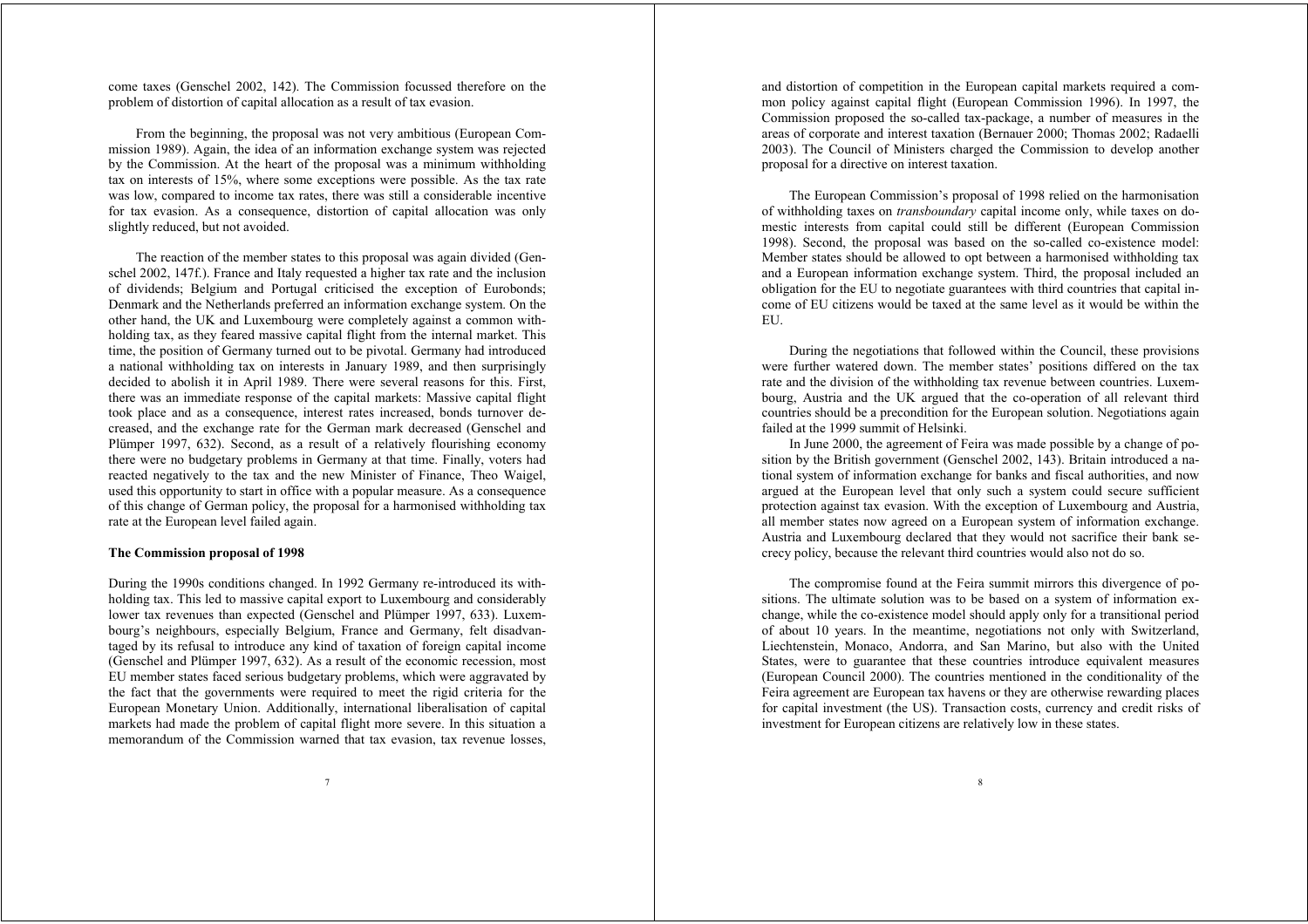# **The Commission proposal of 2001**

In the event the Commission revised its proposal (European Commission 2001). From 2011 onward all countries were obliged to use an automatic reporting system. For a transitional period three countries were permitted to apply a minimum withholding tax of 15 % during the first three years and 20 % during the remaining four years on non-residents' interest income. The three countries were Luxembourg, Austria, as well as Belgium which now also opted for the withholding tax.

At the end of 2001 the Commission started to negotiate with the third states. It reported to the Council on the results of these negotiations in November 2002 (European Commission 2002). Although the US refused to conclude a formal contract with the EU, it caused no major problem, as it is a proponent of the automatic reporting system. There are already a number of bilateral agreements on information exchange with EU member states. The US is prepared to further develop the system of information exchange, to conclude further agreements with other EU member states, and it showed interest in also developing reporting systems with Austria, Belgium, and Luxembourg.

Negotiations proved more difficult with Switzerland. It is not prepared to introduce an automatic reporting system, and it is not even willing to apply "information exchange upon request", as is foreseen in the OECD's model agreement on exchange of information on tax matters (OECD 2002). Instead, Switzerland proposed applying a withholding tax on the interest income of nonresidents of up to 35 %, if Austria, Belgium and Luxembourg also applied such a rate. Switzerland's willingness to conclude such an agreement, however, depends on the condition that the EU negotiates "equivalent measures" with a number of other states, namely Hong Kong, Singapore, Canada, and Japan.

The positions of Andorra, Liechtenstein, Monaco, and San Marino are similar. All seem prepared to levy a withholding tax on non-residents of about 15 % to 20 %. They are unwilling to introduce an automatic reporting system, and – with the exception of San Marino - they are unwilling to agree to information exchange upon request. These countries can be expected to change their position if Switzerland does so.

On the basis of these results, the EU Council negotiated the proposed directive again in December 2002 and January 2003. The agreement of 21 January 2003 again includes the co-existence of the two systems. Twelve member states will introduce an automatic system of information exchange in January 2004. Belgium, Luxembourg, and Austria must apply a withholding tax. The rate will be 15 % from 2004, 20 % from 2007, and 35 % from 2010 onward. The three

states will change to an automatic reporting system only after Switzerland and the other tax havens agree on systems of information exchange upon request (OECD rules). Table 1 gives an overview of the current and future rules for taxation of interest income in EU member states and the relevant third states.

The revised proposal of the directive was to be adopted on 19 March 2003. Reservations of some member states remain with respect to the offers made to European third countries, and in particular to Switzerland, to compensate them for their co-operation. It was not for this reason, however, that the Council again failed to formally adopt the directive. It was because Italy linked its consent to the tax package with an issue of agricultural policy, the milk quotas. On 13 May 2003 the Council was still not able to adopt the directive for the same reasons, and the decision was postponed until 3 June 2003 (Neue Zürcher Zeitung, 14.05.03).

Again, this agreement mirrors the conflicts and divergence of governments' interests within and beyond the EU. There are still two groups of countries: those which prefer automatic information exchange,<sup>2</sup> and those which prefer tax competition and are prepared to accept only minimum withholding taxes<sup>3</sup>. The agreement allows for the permanent co-existence of these two systems, as the general introduction of information exchange within the EU depends on Switzerland's and the other third states' willingness to accept OECD rules on information exchange upon request, as well as on negotiations with further non-EU countries, which Switzerland wants to have included in the co-operative arrangement.

<sup>2</sup> Denmark and the Netherlands proposed an automatic information exchange system already in 1989; all others, including the UK and Germany, had accepted it in 2000.

<sup>&</sup>lt;sup>3</sup> Austria, Belgium, and Luxembourg,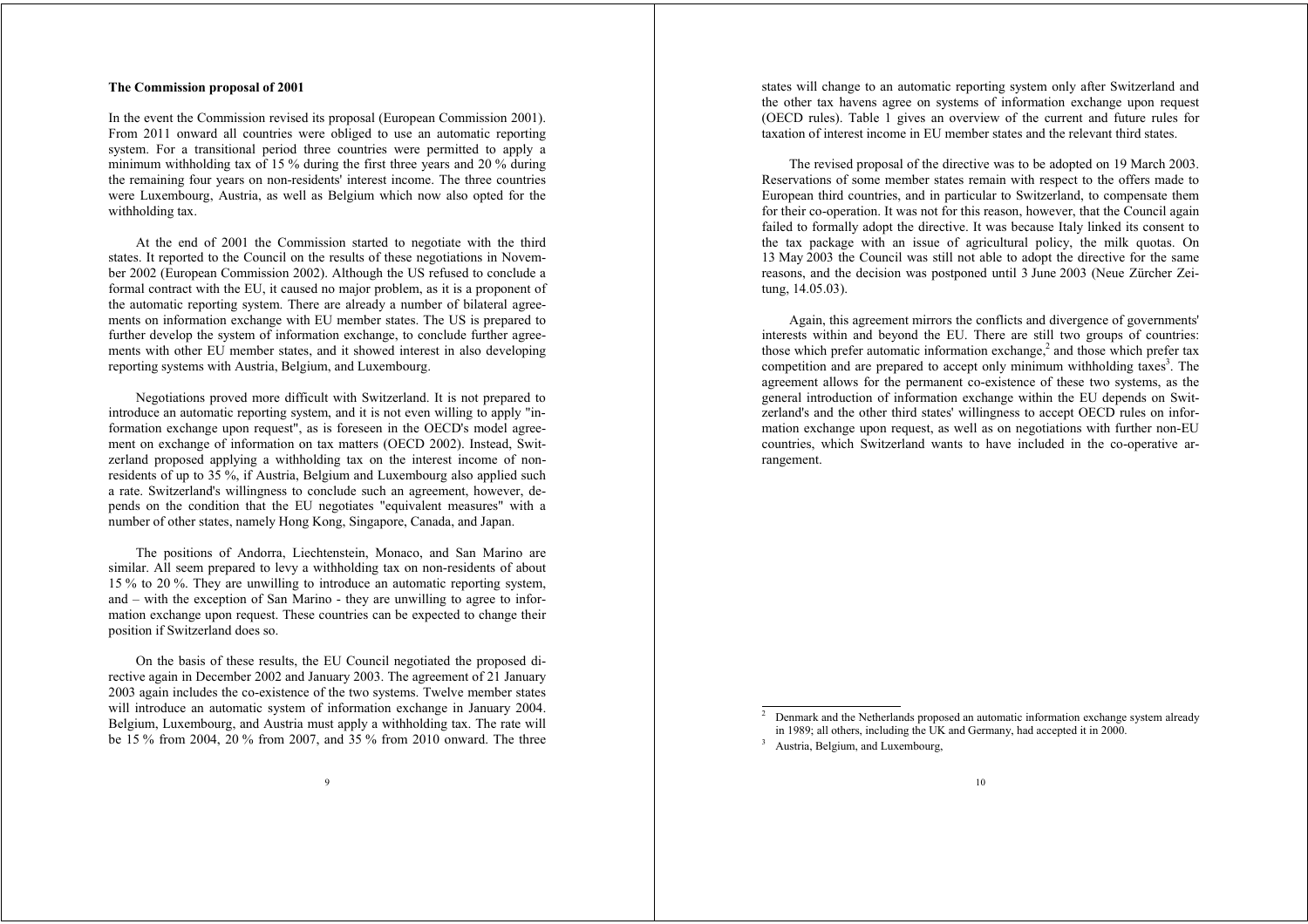## **Table 1 Taxation of Interest Income, 2003**

|                                  |                                                                               | Tax rates / system for residents |                           | Tax rates / system for non-residents |                               |                   |  |  |  |
|----------------------------------|-------------------------------------------------------------------------------|----------------------------------|---------------------------|--------------------------------------|-------------------------------|-------------------|--|--|--|
|                                  | with-                                                                         |                                  | <b>WHT</b> part Automatic | Actual                               |                               | EU agreement 2003 |  |  |  |
|                                  | holding                                                                       |                                  | of general reporting      | withholding                          | $2003 -$                      | bevond 2010       |  |  |  |
|                                  | tax                                                                           | income                           | system                    | tax                                  | 2009                          |                   |  |  |  |
|                                  | (WHT)                                                                         | $\text{tax}(%)$                  | (ARS)                     | (WHT)                                |                               |                   |  |  |  |
|                                  | definitive                                                                    |                                  |                           |                                      |                               |                   |  |  |  |
|                                  | $\frac{(%)}{25}$                                                              |                                  |                           |                                      |                               |                   |  |  |  |
| Austria                          |                                                                               |                                  |                           |                                      | <b>WHT 15-</b>                | <b>WHT 35</b>     |  |  |  |
|                                  |                                                                               |                                  |                           |                                      | 20                            |                   |  |  |  |
| Belgium                          | 15                                                                            |                                  |                           |                                      | <b>WHT 15-</b>                | <b>WHT 35</b>     |  |  |  |
|                                  |                                                                               |                                  |                           |                                      | 20                            |                   |  |  |  |
| Denmark                          | $\qquad \qquad \blacksquare$                                                  | $\overline{\phantom{a}}$         | ARS                       | $\overline{\phantom{0}}$             | ARS                           | <b>ARS</b>        |  |  |  |
| Finland                          | 29                                                                            |                                  |                           |                                      | <b>ARS</b>                    | <b>ARS</b>        |  |  |  |
| France                           | 25(55)                                                                        | 25                               | <b>ARS</b>                |                                      | <b>ARS</b>                    | <b>ARS</b>        |  |  |  |
| Germany                          | 25 <sup>c</sup>                                                               | $25 - 35$ <sup>d</sup>           |                           |                                      | <b>ARS</b>                    | <b>ARS</b>        |  |  |  |
| Greece                           | 15                                                                            |                                  | $\overline{\phantom{0}}$  | WHT $15^a$                           | <b>ARS</b>                    | ARS               |  |  |  |
| Ireland                          |                                                                               | 22                               |                           | WHT $22^a$                           | ARS                           | ARS               |  |  |  |
| Italy                            | $12,5 - 27$                                                                   |                                  |                           | <b>WHT</b>                           | <b>ARS</b>                    | <b>ARS</b>        |  |  |  |
|                                  |                                                                               |                                  |                           | 12,5-27                              |                               |                   |  |  |  |
| Luxembourg                       |                                                                               | -                                |                           |                                      | <b>WHT</b>                    | <b>WHT 35</b>     |  |  |  |
|                                  |                                                                               |                                  |                           |                                      | 15-20                         |                   |  |  |  |
| Netherlands                      |                                                                               |                                  | <b>ARS</b>                |                                      | <b>ARS</b>                    | <b>ARS</b>        |  |  |  |
| Portugal                         | 20                                                                            |                                  | <b>ARS</b>                | WHT $20^a$                           | <b>ARS</b>                    | <b>ARS</b>        |  |  |  |
| Spain                            |                                                                               | 18                               | ARS                       |                                      | ARS                           | <b>ARS</b>        |  |  |  |
| Sweden                           | 30                                                                            |                                  |                           |                                      | ARS                           | ARS               |  |  |  |
| UK                               |                                                                               | 20                               | <b>ARS</b>                | WHT $20^a$                           | ARS                           | <b>ARS</b>        |  |  |  |
|                                  |                                                                               |                                  |                           |                                      |                               |                   |  |  |  |
| US                               |                                                                               |                                  | <b>ARS</b>                | WHT $30^a$                           | $ARS^b$                       | $ARS^b$           |  |  |  |
| Switzerland                      |                                                                               | $\overline{35}$                  |                           | WHT up                               | ?                             | ?                 |  |  |  |
|                                  |                                                                               |                                  |                           | to35 <sup>a</sup>                    |                               |                   |  |  |  |
| exceptions possible<br>a         |                                                                               |                                  |                           | b                                    | based on bilateral agreements |                   |  |  |  |
| from 2004 onward<br>$\mathbf{c}$ |                                                                               |                                  |                           | until 2003<br>d                      |                               |                   |  |  |  |
|                                  |                                                                               |                                  |                           |                                      |                               |                   |  |  |  |
| 23.01.03                         | Source: CESifo-DICE; European Commission 2002; Frankfurter Allgemeine Zeitung |                                  |                           |                                      |                               |                   |  |  |  |

# **ANALYSIS OF THE STRATEGIC CONSTELLATION**

This section provides an analysis of the co-operation problem based on public goods theory and matrix games. First, harmonisation of savings tax policies is analysed as a problem of providing a common good. Second, the basic model of tax co-ordination among homogeneous states is presented. Two forms of heterogeneity are then introduced into the model: heterogeneity of the utility functions of governments, and heterogeneity of states with respect to their size.

The problem of the collection of taxes on capital income by several governments in a common market where capital is perfectly mobile can be seen as a common pool resource problem (see also Koelliker 2001).4 Consumption is rival, as the tax base can only be taxed up to 100%, and exclusion is difficult, as the capital is mobile. The resource is the tax base, that is, the invested capital, or more precisely, the income from it. The states exploit the resource, tax revenue is their payoff, and the tax rate is equivalent to the rate of extraction. If there were only one user of the resource (one government would tax the complete capital income) the problem would reduce to an optimisation problem comparable to those in cases of renewable resources (Perman, Ma, and McGilvray 1998). If there are more users of a common resource a strategic dimension is added and a collective action problem arises.

Capital income taxation is distinct from the problem of common use of the village green where all inhabitants can graze their sheep. In the tax case the users are confined to their territories while the resource is mobile. It can best be compared to fishing problems, where the fishermen are assigned to a certain territory, whereas the fish is mobile. If there is too much harvesting pressure in one territory, the resource moves to another. The fish, so to speak, is attracted by low taxation and leaves the country in the case of high taxation. Taxpayers can move their capital to another territory where the tax rate is lower or where there is no tax at all.

The possibility of out-migration reveals another property of the capital income tax case: As long as there is only one single country with lower or no taxes, the capital can move there. Co-ordinated capital income taxation is a socalled *weakest-link* common good. Hirshleifer (1983) distinguishes public goods according to their aggregation technology, i.e. he asks whether the contributions to the good are additive and substitutive. There are three basic types of goods: standard additive "summation" goods, where the amount of the good grows with each contribution; "best-shot" goods where one contribution is sufficient to provide the good; and "weakest-link" goods, where each contribution is needed to achieve the good. In the latter case, the "weakest link" determines which level of the good can be achieved. The contributions are not additive and they cannot be substituted for each other.

Common pool resources are a sub-category of common goods. The term common goods includes all goods that are not purely private, i.e. that cause some positive or negative externalities. Other sub-categories of common goods are pure public goods, club goods, or network goods.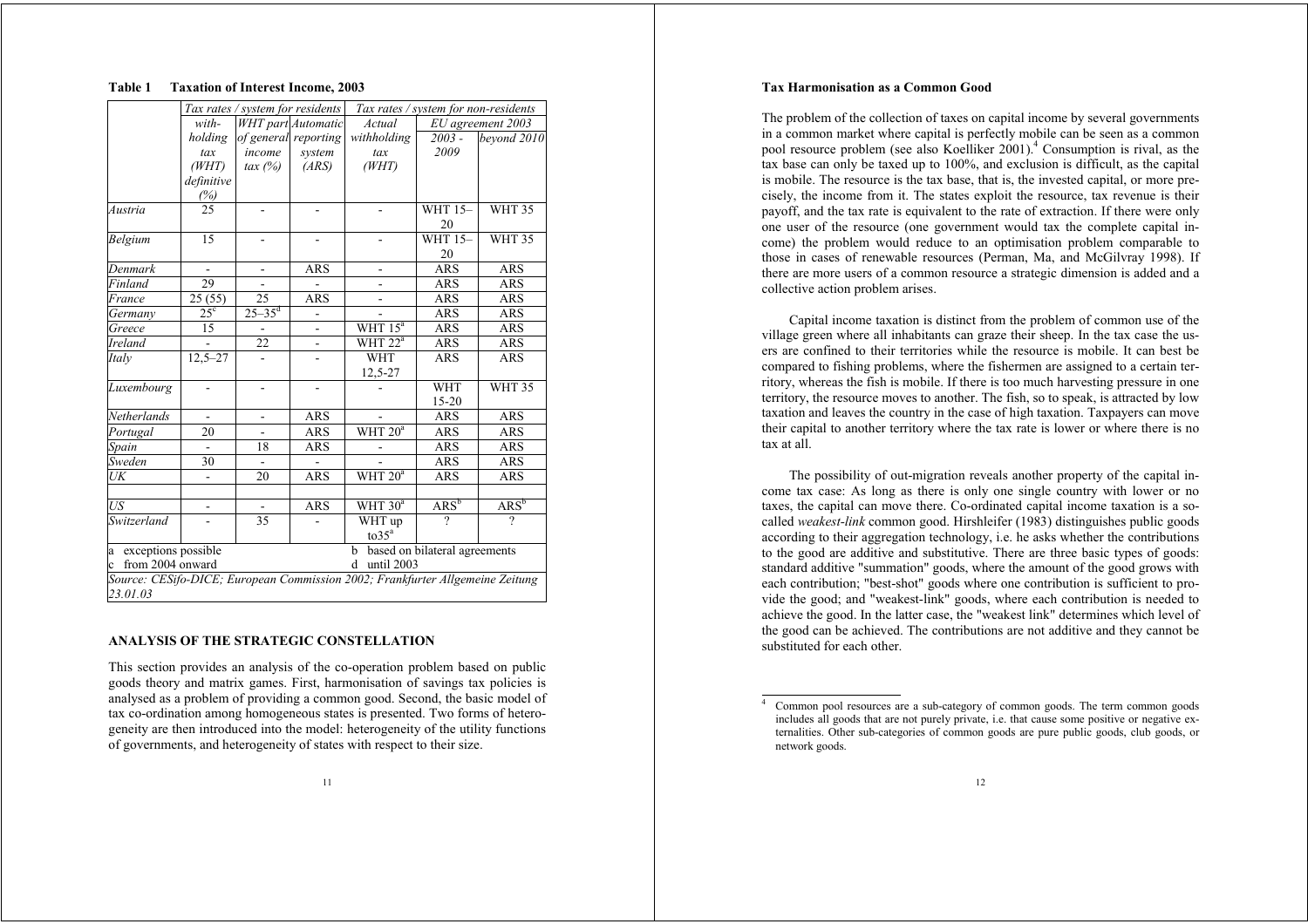Capital income taxation clearly belongs to the weakest-link type: The common good is the ability to effectively collect tax from capital owners in the common capital market. The governments will only achieve this goal to the extent that they co-ordinate their taxes and tax rates. If there is a weakest link, that is, a country with no or low tax rates, capital will move into this country. This model is stylised as capital transfer is not costless, capital is not perfectly mobile for other reasons, and as tax havens need to build up capacities to attract capital. For some countries these hurdles may be low (cf. Genschel and Plümper 1997, 636), especially in Europe and the developed world. Nevertheless, not all countries qualify as tax havens. Thus, if not all countries, at least all potential tax havens have to be included into the chain of co-operation. The weakest-link character of the problem is represented in all of the following models.

Different aggregation technologies result in different strategic constellations. In terms of matrix games, summation technology in general leads to a prisoner's dilemma, weakest-link technology to an assurance game, and bestshot technology to a chicken game (cf. Sandler 1997, 46-59; Holzinger 2001). Thus, in the case of capital income taxation, the strategic constellation can be expected to be a co-ordination game, or, more specifically, an assurance game.

#### **Tax Competition: Co-ordination Game or Dilemma?**

In this section a model of tax co-ordination will be introduced where two governments compete for a mobile tax base. They have the choice to levy a capital income withholding tax (*T*) or not to do so  $(-T)$ . Countries *A* and *B* are identical with respect to size of capital stock and to the preferences of governments. Capital is perfectly mobile between the two countries, capital owners are perfectly rational, and there are no transaction costs. This implies that there is complete capital flight from country *A* to country *B*, if A levies the tax, while *B* does not.

The payoff function for the government includes two elements. The first element is the revenue, *<sup>r</sup>*, from the tax, which is determined by the tax rate and the tax base. The second element is political benefits, *b*, which are associated with the domestic capital market: A flourishing banking and finance sector, sufficient capital supply, low interest rates, investment, innovation, growth, and employment are (partly) a consequence of a large and sound capital market.<sup>5</sup> Since the state of the economy plays a great part in voters' evaluations of a government's performance, these benefits are not only economic but also political.

For the model, it is assumed that both elements of the payoff function are non-negative  $(r \ge 0, b \ge 0)$ . For the tax revenue, this is evident. The political benefits can be negative in reality; however, the assumption made here is just a simplification that does not affect the result. There is no problem in setting a lower limit on the payoff function, as it is the relative size of payoffs that determines the strategic constellation. A "political loss" is equivalent to no political benefit in the model.

A second assumption concerns the relative weight of *r* and *b* in the payoff function. Initially, it is assumed that *r* is greater than *b*  $(r > b)$ . This assumption has to be justified. The revenue from the withholding tax for each outcome can, in principle, be measured and calculated in advance, even if empirically this might prove difficult. The political benefits of capital stock for the governments are not easy to estimate, however. Even if it is possible to estimate the tax base effect of a certain tax rate, its effects on interests, investment, growth, and employment are difficult to measure, as there are many other factors that influence these figures. Predictions are even more problematic. Finally, the political benefits for governments are not necessarily identical to the economic benefits, as it is no simple task to determine how the economic effects turn into public and voter support. Still, it can be assumed that there is some positive correlation of a well-functioning capital market, its positive economic effects, and political benefits.

From this discussion it should have become evident that there is also a subjective factor in the values of the political benefits. The same applies to the tax revenues. The payoffs depend on the governments' relative *valuations* of *<sup>r</sup>* and *b*. To be precise we should talk about the values of *r* and *b* for the government and denote  $u(r)$  and  $u(b)$ . Governments will not in any case value the tax revenue more than the political benefits or vice versa. This will depend on the actual circumstances. For example, if the overall budgetary situation is positive, a government may be much more interested in the political benefits of a large capital market, whereas in a situation of high budget deficit, the revenue may become more important. A government that is susceptible to the interests of the financial sector might prefer to keep the domestic capital stock as large as possible and sacrifice tax revenue. This could be a consequence of the hard lobbying by the financial sector or of the fact that it is a relatively big sector within this country's economy. Thus, sometimes a government may be revenue-oriented  $(u(r) > u(b))$ , and sometimes political benefits-oriented  $(u(b) > u(r))$ . To keep the notation simple, this can be approximated by assuming  $r > b$  or  $b > r$ . If we could measure *r* and *b*, and if the governments' utilities were a linear transformation of *r* and *b*, it would in any case be equivalent.

<sup>5</sup> In her writings against a EU "tax cartel", Veronique de Rugy, an analyst at the Cato Institute, argues: "That inflow [of foreign investment] is a key source of American prosperity because that money is put to work for the nation and produces more jobs, higher standards of living and general prosperity" (http://www.cato.org/ dailys/01-10-02.html).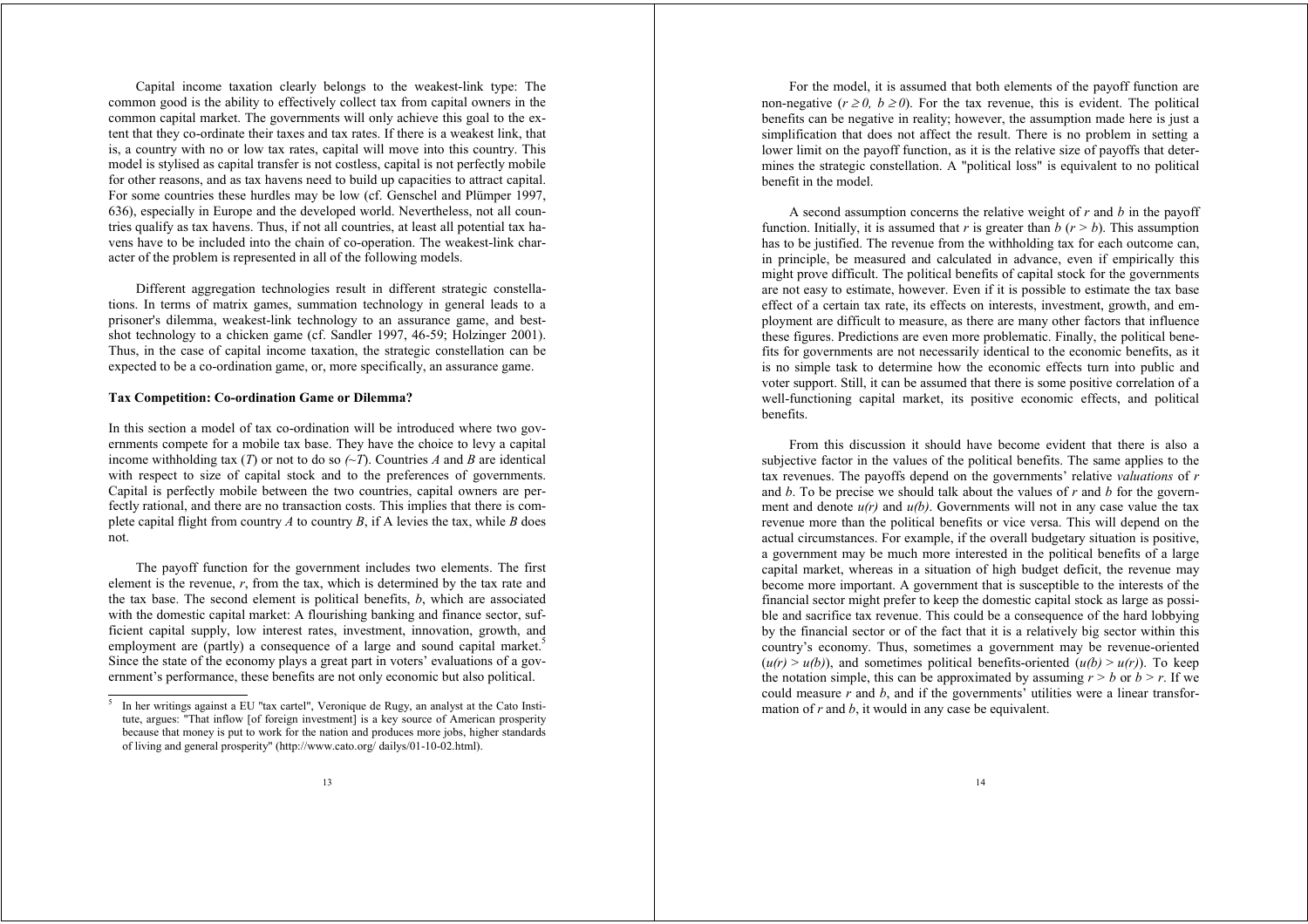The first model assumes revenue-oriented governments. Table 2 gives the payoffs for the two identical countries *A* and *B* for each strategy combination. The benefit from tax revenue can only be realised when both governments levy the tax. If a government itself levies no tax, there is no tax revenue; if the other government applies no tax the capital moves out. There are political benefits, *b*, from domestic capital, when both governments have a tax, or when both do not. A government that levies no tax gains the political benefit of both domestic and foreign capital (*2b*), as foreign capital migrates in. A government that introduces the tax has no political benefits at all, because the domestic capital moves out. The first preference of the governments is thus that both have a tax, the second that only the other government has a tax, the third that both have no tax, and the least preferred situation is that they themselves levy the tax, while the other government does not.

The game in table 2 belongs to the class of co-ordination games. More precisely, it is an assurance game, which has both a Pareto-optimal and a suboptimal Nash equilibrium. This confirms the expectation for weakest-link goods. Only if there is no weakest link, will the common good (tax revenue for both states) be provided. If there is a weakest link, one single tax haven in this case, the good will not be achieved. There is no tax revenue, although one government enjoys double political benefits. In the case of two tax havens, the good will not be provided, but there are equally distributed political benefits: There is no capital flight, but no tax revenue, either.

It should be easy to find a solution to this collective action problem. Communication of the two governments should be sufficient. They should agree on the strategies to levy the withholding tax, as this is the optimal equilibrium. Thus, tax co-ordination should be easy to achieve. This does not at all correspond to the above observations of attempts to harmonise tax policies in the EU. The assumptions of the model are not yet sufficiently realistic.

#### **Table 2 Capital Income Tax Co-ordination with Revenue-oriented Governments**

| Assumption $r > b \ge 0$                       |                                                                                                 |              |  |  |         |  |  |  |  |  |
|------------------------------------------------|-------------------------------------------------------------------------------------------------|--------------|--|--|---------|--|--|--|--|--|
|                                                | Strategy Com- Tax Reve-<br>Political<br>Ordinal<br>Payoff<br>bination<br><b>Benefits</b><br>nue |              |  |  |         |  |  |  |  |  |
| Govern-                                        | A: T                                                                                            | B:T          |  |  | $r + b$ |  |  |  |  |  |
| $ment\,A$                                      | A: T                                                                                            | $B: \sim T$  |  |  |         |  |  |  |  |  |
|                                                | B:T<br>$A: \sim T$<br>2b<br>2 <sub>b</sub>                                                      |              |  |  |         |  |  |  |  |  |
|                                                | $A \cdot \sim T$                                                                                | $ B  \sim T$ |  |  |         |  |  |  |  |  |
| All factors are identical for government $B$ . |                                                                                                 |              |  |  |         |  |  |  |  |  |

**Game Matrix**

*Government A*

|        | Government B             |                     |  |  |  |  |
|--------|--------------------------|---------------------|--|--|--|--|
|        | Tax                      | No tax              |  |  |  |  |
| Tax    | $r + b$ , $r + b$<br>4,4 | 0, 2b<br>1, 3       |  |  |  |  |
| No tax | $2b, 0$<br>3, 1          | $\frac{b, b}{2, 2}$ |  |  |  |  |

In the following model, benefits-oriented governments are assumed. This is captured by the assumption that benefits are greater than revenue  $(b > r)$ . The payoffs in table 3 are constructed as in table 2; however, their value, and thus the preference order, changes. The game is now a prisoners' dilemma. The Nash equilibrium implies tax competition and no tax at all, or a "race to the bottom" of tax rates. Even if the players agree on a contract to play Pareto-optimal outcome strategies (*T, T*), they both have an incentive to defect afterwards.

The sub-optimality of this strategic constellation should be obvious to the EU member states. For a relatively small number of states, which are in a permanent relationship in their capacity as EU members, it should thus not be too difficult to find a negotiated agreement. The EU institutions have both the authority to decide on a co-operative outcome and the power to secure compliance. Furthermore, reactions and retaliation by other member states must be expected. Thus member states should agree on the co-ordinated solution, since this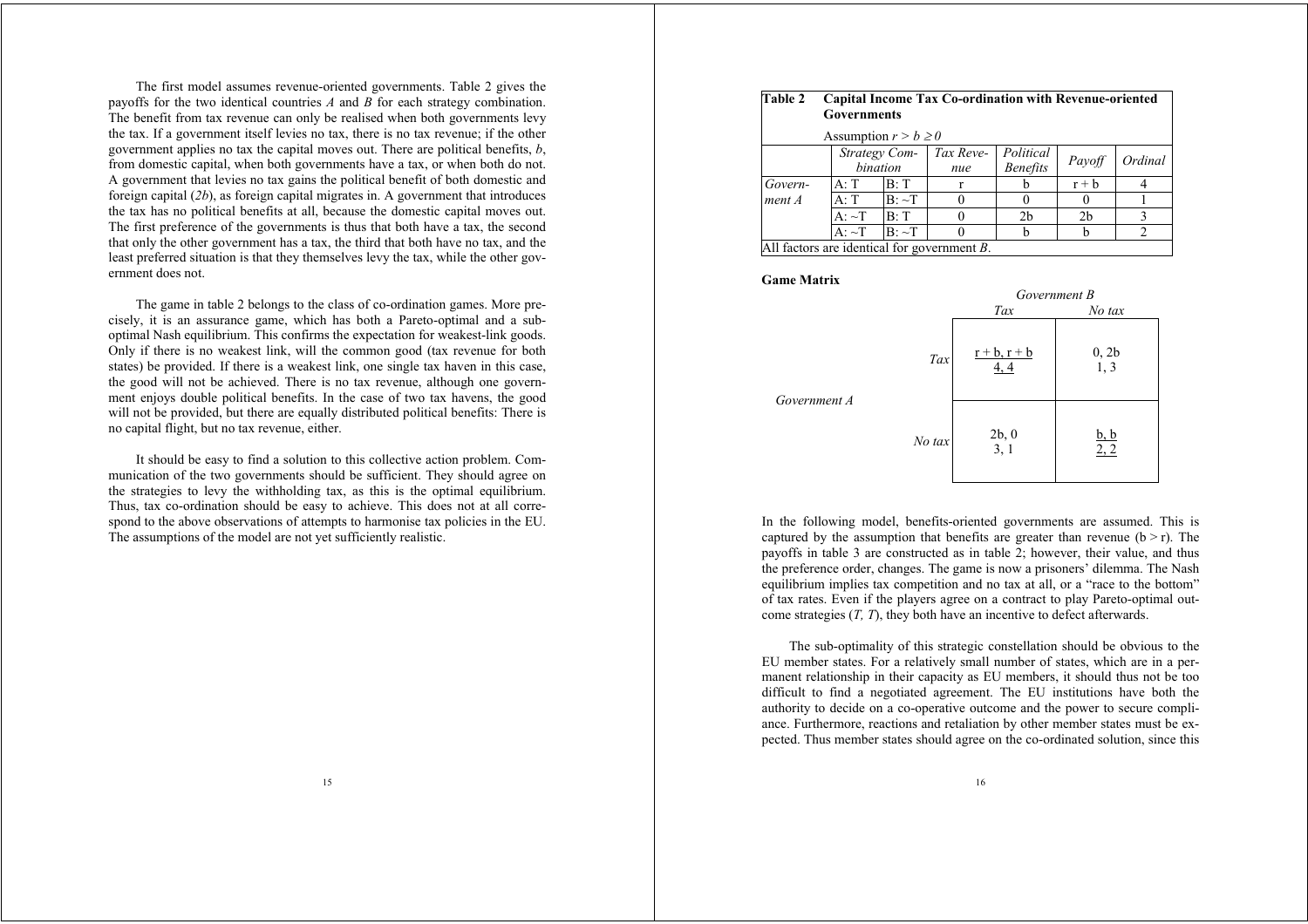would guarantee all states a higher payoff than the tax competition equilibrium. Why was there not even a negotiated agreement for such a long time? One possible explanation is that not all member states consider tax co-ordination to be individually better than tax competition. The background for this is the heterogeneity of preferences among EU member states.

| Table 3 | <b>Capital Income Tax Competition with Benefits-oriented</b><br><b>Governments</b><br>Assumption $b > r \geq 0$ |             |                                                |                              |                |                |  |  |
|---------|-----------------------------------------------------------------------------------------------------------------|-------------|------------------------------------------------|------------------------------|----------------|----------------|--|--|
|         |                                                                                                                 |             |                                                |                              |                |                |  |  |
|         |                                                                                                                 | bination    | Strategy Com- Tax Reve-<br>nue                 | Political<br><b>Benefits</b> | Payoff         | Ordinal        |  |  |
| Govern- | A: T                                                                                                            | IB: T       | r                                              |                              | $r + b$        |                |  |  |
| ment A  | A: T                                                                                                            | $B: \sim T$ | $\theta$                                       |                              |                |                |  |  |
|         | $A: \sim T$ B: T                                                                                                |             | 0                                              | 2 <sub>b</sub>               | 2 <sub>b</sub> |                |  |  |
|         | $A: \sim T$ $B: \sim T$                                                                                         |             | $\theta$                                       |                              |                | $\mathfrak{D}$ |  |  |
|         |                                                                                                                 |             | All factors are identical for government $B$ . |                              |                |                |  |  |

#### **Game Matrix**

*Government A*

|        | Government B              |                     |  |  |  |  |  |
|--------|---------------------------|---------------------|--|--|--|--|--|
|        | Tax                       | No tax              |  |  |  |  |  |
| Tax    | $r + b$ , $r + b$<br>3, 3 | 0, 2b<br>1, 4       |  |  |  |  |  |
| No tax | 2b, 0<br>4,1              | $\frac{b, b}{2, 2}$ |  |  |  |  |  |

## **Tax Competition of Heterogeneous Member States**

Not all European states are in the same situation with respect to political benefits and tax revenue. Governments may have heterogeneous preferences for many reasons. Their financial sectors and capital markets are different in size and development; their economies may do well or may suffer from a recession; budget deficits may be more or less severe; capital income may account for more or less of overall personal income, and thus capital income tax would have a correspondingly larger or smaller share of the states revenue; taxpayers may be more or less prone to tax evasion. This variance in circumstantial factors will lead to different relative valuations of tax revenue and political benefits.

The next step is to introduce heterogeneity. It is sufficient to distinguish two types of governments: those which are revenue-oriented  $(r > b)$  and those who are benefits-oriented  $(b > r)$ . As long as we are only concerned with the effect of heterogeneity on the strategic constellation, it is not necessary to know why the governments have these preferences. The payoffs are as in tables 2 and 3 above. Let government *A* be revenue-oriented and government *B* be benefitsoriented. The game matrix is given in table 4.

The game in table 4 is an asymmetric dilemma or unilateral defection game. There is a unique and sub-optimal Nash equilibrium as in the prisoners' dilemma. The game is different from the prisoners' dilemma, however, because only the benefits-oriented government, *B*, has a dominant strategy not to tax; the revenue-oriented government prefers to levy the tax, if *B* does as well; but it prefers not to tax, if *B* does not.

This game combines a defection problem with a distributional problem. If the governments agree to tax co-ordination (*T, T*), only government *B* has an incentive to defect afterwards. However, there is a distributional problem, as the Pareto-optimal tax co-ordination outcome represents the first preference for government *A*, but only the second preference for government *B*. The latter would prefer the second Pareto-optimal outcome (*T, ~T*).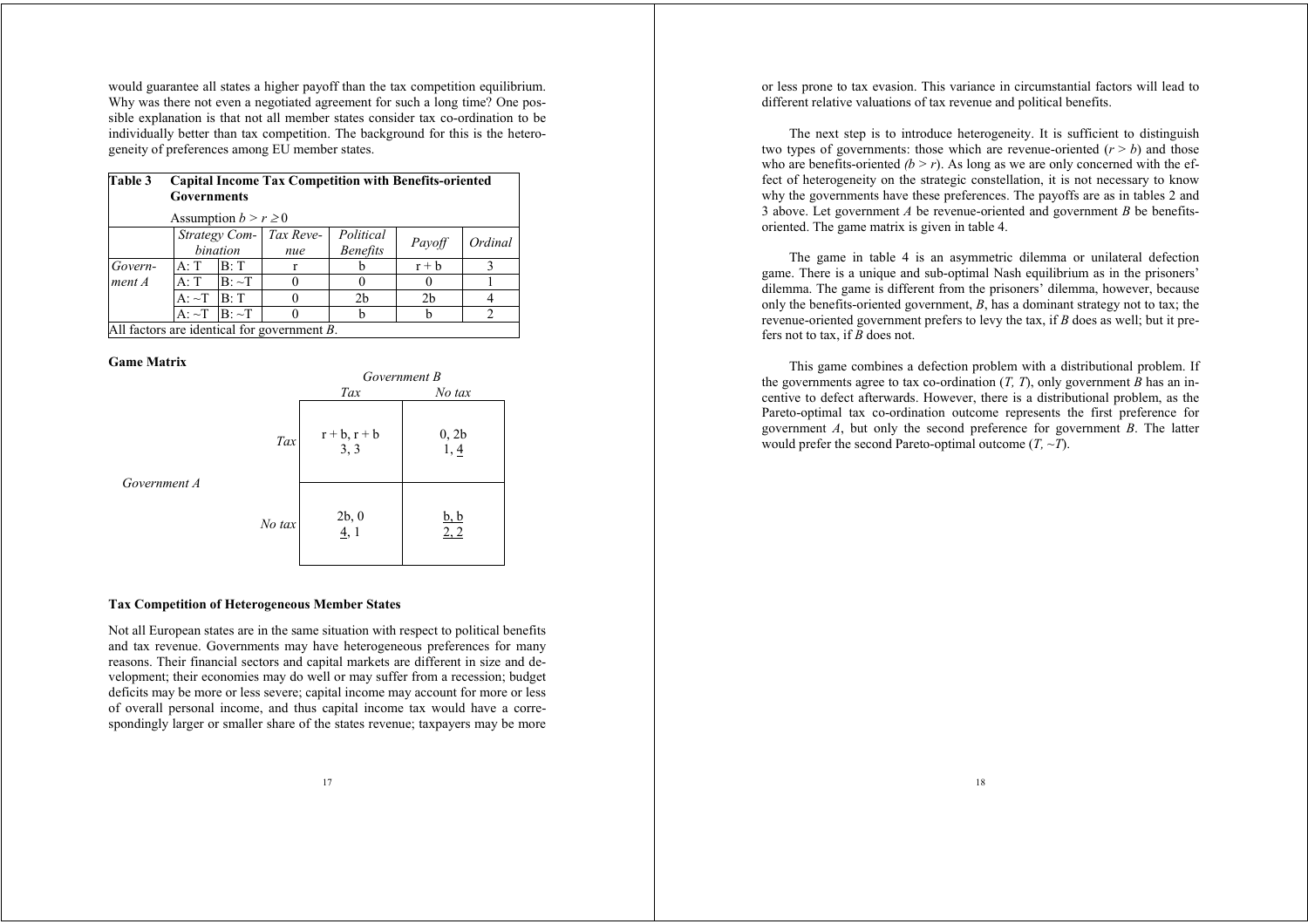| Table 4 | <b>Capital Income Tax Competition with Heterogeneous</b><br>Governments |
|---------|-------------------------------------------------------------------------|
|         |                                                                         |

Assumptions Government A: *r > b* Government B: *b > r*

**Game Matrix**



This model is based on the subjective preferences of governments, i.e. on their heterogeneous valuations of *r* and *b*, which implies a methodological problem. On the one hand, governments' preferences are what count in an explanation of strategic interaction of governments in the EU. On the other hand, the subjectivity of preferences makes their use as explanatory factors problematic. Preferences cannot be observed directly, although the reasons governments give as justifications for their positions and their behaviour in negotiations can serve as a hint. There is no guarantee, however, that the reasons given are the "true" reasons. Still, there are indicators that can be measured: the size of the tax base, for instance, or the size of the financial sector. These indicators can be used as explanatory variables if the theoretical assumption is valid that governments' utility functions consist of monotone functions of *r* and *b*, where *b* is a measurable indicator, such as the size of the financial sector. The outcome of the strategic interaction can then be explained as a result of heterogeneous conditions.

Next, a model is developed that relies on a single objective factor, namely, the size of a country's tax base. Countries are assumed to be heterogeneous with respect to this factor. Heterogeneity, in this case, is not heterogeneity of preferences but of capabilities. Both countries have the same preference for tax revenue, but their endowments, i.e. the size of their tax base, are different. This model is based on the argument by Kanbur and Keen (1993) and Dehejia and Genschel (1999).

The size argument will be translated into the matrix game language used here. Country *A* has a large tax base  $(c_A)$ , while country *B* has only a small one  $(c_B)$ , thus  $c_A > c_B$ . Both governments have two strategies: They can apply a high tax rate  $(t_H)$ , or a low tax rate  $(t_L)$ , with  $0 \le t_L \le t_H \le I$ . Capital is again perfectly mobile and there are no transaction costs. This implies complete capital flight from the high-tax country to the low-tax country, if there is no tax co-ordination. We further assume that for the small country, *B*, the positive foreign tax-base effect  $(c<sub>A</sub>t<sub>L</sub>)$  of low taxes is greater than the negative domestic tax-rate effect  $(c_{BtH} - c_{BtL})$ ; and that for the large country, *A*, the negative domestic tax-rate effect  $(c<sub>A</sub>t<sub>H</sub> - c<sub>A</sub>t<sub>L</sub>)$  of low taxes is greater than the positive foreign tax-base effect  $(c<sub>B</sub>t<sub>L</sub>)$ . Therefore, in the case of tax competition, government *B* prefers low taxes, while government *A* prefers high taxes. Given these conditions, government *B* may benefit from undercutting *A*'s tax rate. Table 5 gives the payoffs for each strategy combination, as well as the preference order for both countries.

If both governments choose high tax rates, they earn the high-rate revenue from their domestic tax base. If one government chooses the high tax rate and the other the low one, the high-tax government loses its tax base completely and has a tax revenue of zero; in this case the low-tax government gains the low-rate revenue of its domestic and the foreign capital stock. If both governments decide in favour of the low rate, both get the low-rate revenue from their domestic tax base. The preference orderings of the outcomes given in the last column are different for the small and the large country.

The game has the same strategic structure as the game in table 4. It is an asymmetric dilemma, combining the defection and the distributional problem. For government *B* the low tax rate is a dominant strategy. Its first preference is the outcome where country *A* chooses the high tax while *B* applies the low tax. If there were a negotiated agreement on the outcome, where both countries levy the high tax, government *B* could be expected to defect afterwards. Thus the low tax rate is the equilibrium.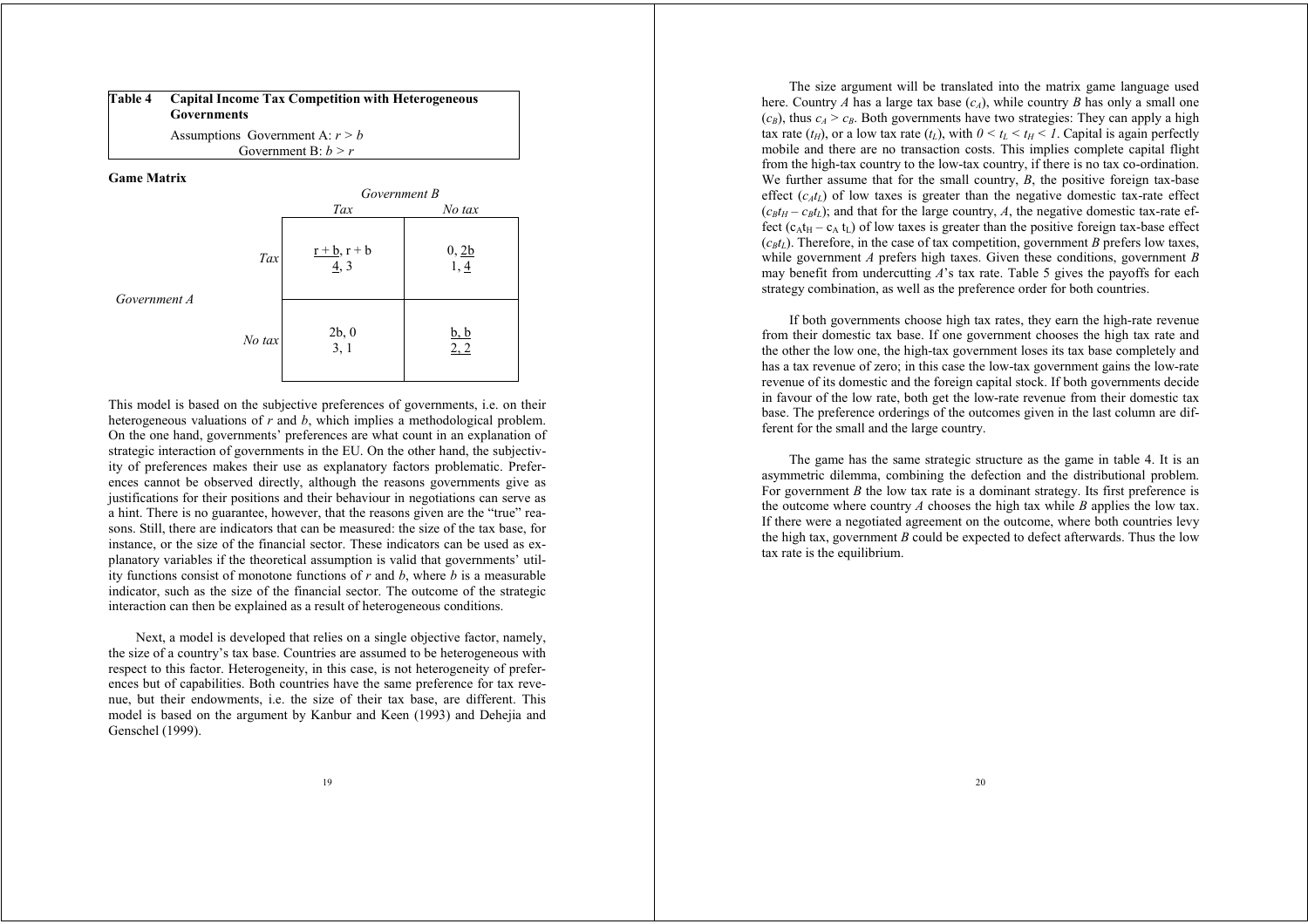| Table 5     |                           | <b>Capital Income Tax Competition of Small and Large</b><br><b>Member States</b> |                             |                             |                              |                              |  |  |  |
|-------------|---------------------------|----------------------------------------------------------------------------------|-----------------------------|-----------------------------|------------------------------|------------------------------|--|--|--|
|             | Strategy Com-<br>bination |                                                                                  | Payoff<br>Govern-<br>ment A | Payoff<br>Govern-<br>ment B | Ordinal<br>Govern-<br>ment A | Ordinal<br>Govern-<br>ment B |  |  |  |
| Govern-     | A: $t_H$                  | $B: t_H$                                                                         | $c_A t_H$                   | $c_{\rm B}t_{\rm H}$        |                              |                              |  |  |  |
| ments       | $A: t_H$                  | $B: t_L$                                                                         | $\theta$                    | $(c_B + c_A)t_L$            |                              |                              |  |  |  |
| $A$ and $B$ | A: tī                     | $B: t_H$                                                                         | $(c_A + c_B)t_L$            | O                           | 3                            |                              |  |  |  |
|             | A: $t_L$                  | $B:$ tr.                                                                         | $c_A t_L$                   | $c_{\rm B}t_{\rm L}$        |                              |                              |  |  |  |

# **Game Matrix**

 $Government$ 

|                |          | Government B                                                                                                                                                |                                           |
|----------------|----------|-------------------------------------------------------------------------------------------------------------------------------------------------------------|-------------------------------------------|
|                |          | High tax                                                                                                                                                    | Low tax                                   |
|                | High tax | $\underline{\mathrm{c}}_{\mathrm{A}}\underline{\mathrm{t}}_{\mathrm{H}}, \, \underline{\mathrm{c}}_{\mathrm{B}}\underline{\mathrm{t}}_{\mathrm{H}}$<br>4, 3 | $0, (c_B + c_A)t_L$<br>1, 4               |
| $\overline{A}$ | Low tax  | $(c_A + c_B)t_L$ , 0<br>3, 1                                                                                                                                | $c_{\text{AL}}$ , $c_{\text{BL}}$<br>2, 2 |

In fact, government *B* may not lose much, if the tax competition equilibrium is played instead of the tax co-ordination Pareto-optimal outcome. The smaller the tax differential, the closer government *B* will be to indifference between the coordinated  $(t_H, t_H)$  and the competition  $(t_L, t_L)$  outcome. Therefore, it will not be easy to convince government *B* that co-ordination of taxes is to the benefit of both governments. Although the combined tax revenues would be much higher under tax co-ordination, the gain is distributed unevenly. If this result is valid for the tax revenue component of the governments' utility function alone, it will be reinforced if political benefits from capital stock increases are taken into account.

The models are stylised insofar as they make some rigid assumptions. The effects of tax competition will shrink if the assumptions of perfect capital mobility and perfect rationality of capital owners are given up. It is reasonable to assume that capital owners consider transaction costs, and the risks of transboundary capital investment are considered higher than those of domestic investment. Moreover, a certain percentage of the taxpayers may be honest and

may not seek to evade taxes. This does not change the general results of the models but it does diminish the effects.

# **Results of the analysis**

What have we gained by this analysis? There are four elements which are distinct from earlier approaches. First, the character of capital income co-operation as a weakest-link common good tells us that there is no "large minimum-sized coalition", such that voluntary co-operation can be expected after the minimumsized coalition has been achieved. In an anarchic world of *n* countries, no coalition of *m* countries, given  $m \le n$ , can provide the good. There will be no voluntary co-operation of sub-coalitions, as long as not *all* potential tax havens join the coalition. If the game among governments were only about tax revenue it would be a mere co-ordination problem.

Second, the strategic constellation is, however, of the dilemma type. This is because it is not only tax revenue that is important for governments, but also, and for some governments even more so, the political benefits from a large capital market and a flourishing financial sector. The dilemma and the weakestlink character imply that co-operative institutions or binding treaties among all potential tax havens are necessary to resolve the problem.

Third, heterogeneity is an important feature of the game, as has been assumed by Kanbur and Keen (1993), Genschel and Plümper (1997), and Dehejia and Genschel (1999). However, not only does the different size of the tax base account for the heterogeneity, but also the different values governments place on the two objectives in their utility function: tax revenue and political benefits. Governments of large countries and/or those which value tax revenue more highly than political benefits prefer tax co-operation; governments of small countries and/or those which value political benefits more highly prefer tax competition.

Fourth, the strategic constellation is an asymmetric dilemma. This does not only tell us that we need co-operative institutions and binding contracts, but also that we face a negotiation problem in trying to find a co-operative agreement. In an anarchic environment, there is not much difference between symmetric and asymmetric dilemmas. Players end up at the sub-optimal equilibrium in both cases. However, finding a solution in a co-operative environment is different in the two games.

In the symmetric prisoners' dilemma, both players would prefer a common tax to the Nash equilibrium of no tax. In the asymmetric dilemma it is more difficult to find an agreement in the first place. Some governments have a strong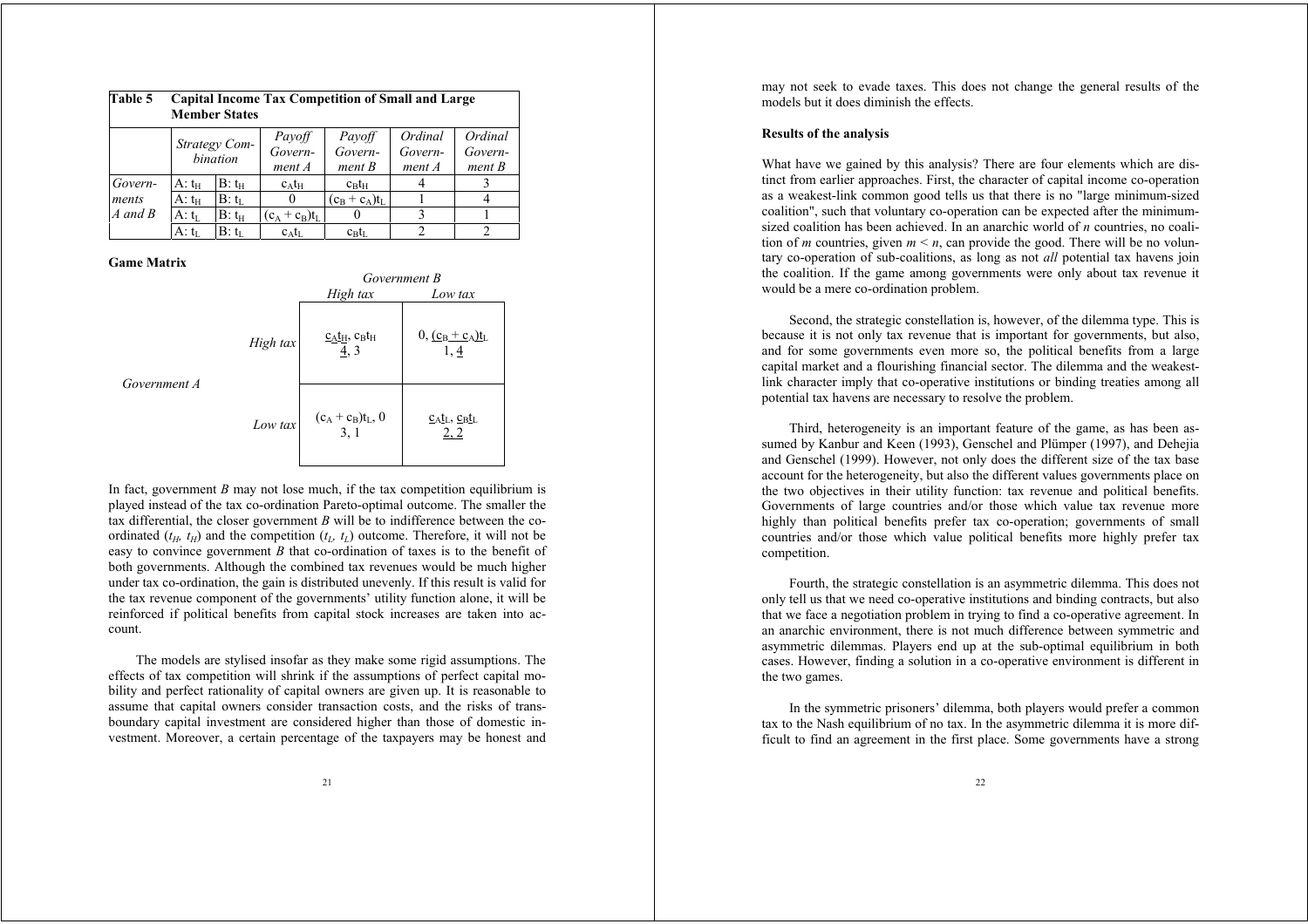incentive to negotiate a fully co-ordinated solution based on a harmonised system, for example, that all apply a withholding tax, all use the same tax rate, or all use an information exchange system. Other governments have an incentive to resist full co-ordination. Even if they prefer full co-ordination over tax competition, their most preferred solution is non-coordination, namely that the "cooperative" governments apply a tax, but they themselves do not; or that the "cooperatives" use a high tax rate, while they themselves use a low rate; etc. The latter governments have less to gain from a harmonised solution than the "cooperative" ones.

Thus, a negotiated solution to an asymmetric dilemma can take three forms: The first is full co-ordination of strategies (*T, T*). This requires compensation for those countries which prefer tax competition. The second solution is non-coordination of strategies  $(T, \sim T)$ . This requires compensation for those countries which prefer co-operation. The third might be a compromise which is neither full co-ordination, nor clearly non-coordination.

## **GOVERNMENTS' POSITIONS AND NEGOTIATION PROBLEMS**

Which elements of the attempts to co-ordinate capital income taxes in the EU can these models explain? There are two distinct levels to be explained in the process of searching for a solution. First, how can the policy positions of EU member states in the various rounds of negotiation be rationalised? Second, how can the failure to co-operate over a long period and the final outcome be explained? Dehejia and Genschel (1999) are concerned with the first question, Genschel and Plümper (1997) focus on the second. The above analysis offers explanatory factors in both respects.

## **The positions of national governments**

In the models, the utility function of governments consists of two factors: tax revenue and political benefits from a flourishing financial sector. To which extent can these factors explain the policy preferences of governments, namely their support for tax co-operation at EU level, respectively their preference for tax competition? The models tell us that governments will support co-operation if their tax base is large compared to other countries or if they do not believe their financial sector to be very important for the economy and their voter turnout. Governments will prefer competition if their domestic tax base is small compared to other countries or if they believe their financial sector to be very important for the economy. The model leaves open whether both conditions have to be met or whether one of the two conditions is sufficient, as well as which of the two factors is more important.

The tax revenue factor can be approximated by indicators for the size of the domestic tax base. Even if the political benefit factor depends on subjective valuations of the government, it can be approximated by indicators for the importance of the financial sector within an economy. Thus, countries with a small domestic tax base and with an important financial sector will resist tax cooperation, while countries with a large domestic tax base and with a less important financial sector will favour tax co-operation. Some indicators for the EU member states, the United States and Switzerland are given in table 6.

The best indicator for the size of the tax base is population size. Data on the capital invested by residents of a country would be more to the point, but this data does not exist. The data on financial assets regularly includes the investment of non-residents and is thus not a good approximation for a domestic tax base. Thus, population data is best, which leaves us with the common assessment that there are five large member states in the EU: France, Germany, Italy, Spain, and the UK. All the others are small tax base countries and should thus prefer tax competition.

Table 6 gives three indicators for the relative importance of the financial sector within an economy: the number of employees in the banking industry as a percentage of total employees, the balance sheet total, and the value added in the banking industry, both as a percentage of the gross domestic product. Among the EU member states, only Luxembourg has an outstanding value for each of the indicators. Next follows non-EU Switzerland, while the US has the lowest values with all indicators. Within the EU some other governments may believe that their banking industry is very important: Belgium, Germany, the UK, and Austria. Although, compared to Luxembourg, the objective size of their banking industry in relation to other sectors is still small, it is nevertheless above the EU average. Thus, we can assume that these five countries might be interested in tax competition as a result of the political benefit factor.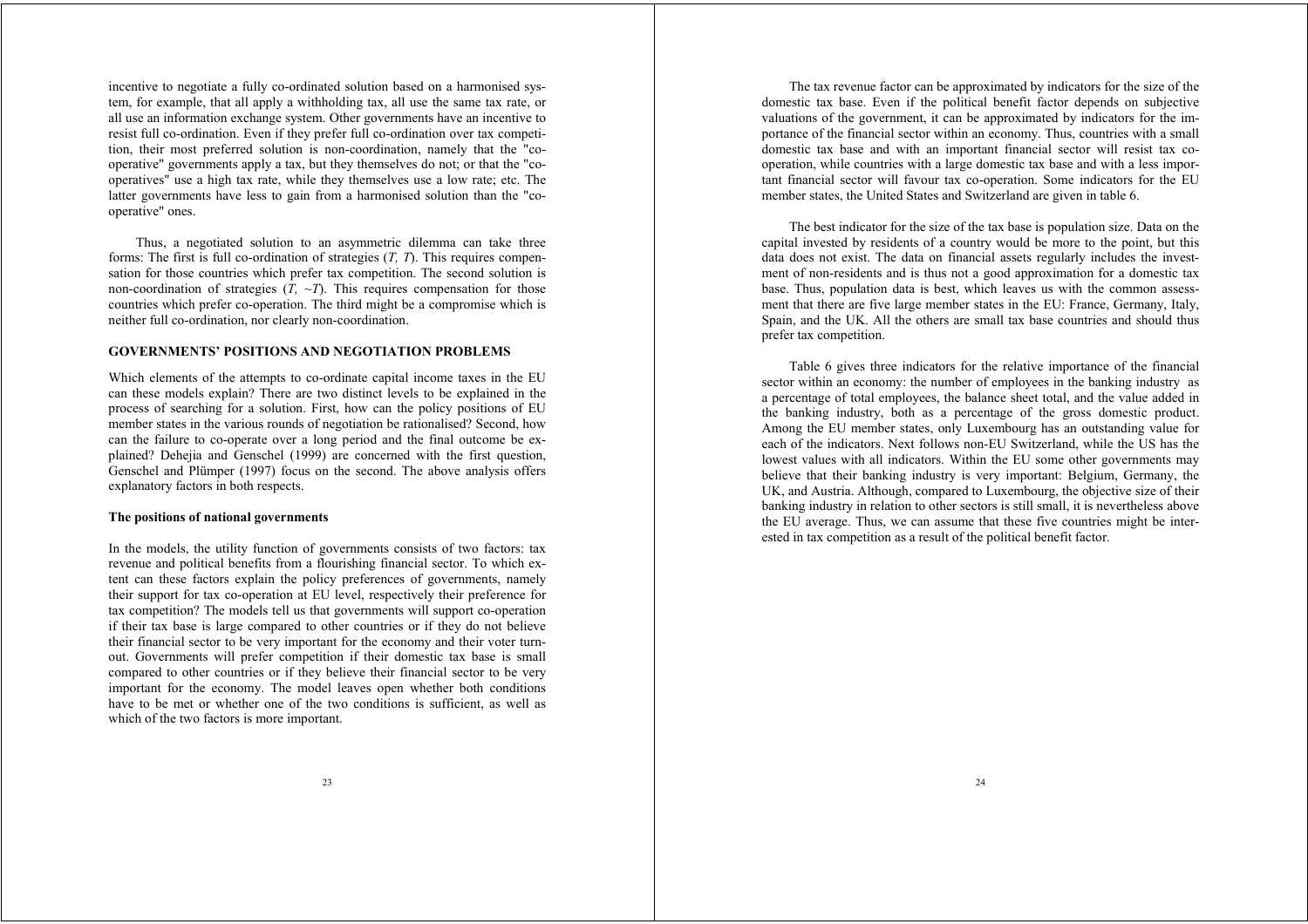## **Table 6 Size of tax base and importance of the financial sector**

|                   | Size of tax base<br>Importance of banking sector |              |                            |                  |  |
|-------------------|--------------------------------------------------|--------------|----------------------------|------------------|--|
|                   | Population                                       |              | Employees in Balance sheet | Value added in   |  |
|                   | 1999                                             | banking in-  | total in bank-             | banking industry |  |
|                   | millions                                         | dustry       | ing industry               | % of GDP         |  |
|                   |                                                  | % of all em- | % of GDP                   |                  |  |
|                   |                                                  | ployees      |                            |                  |  |
| Austria           | 8.083                                            | 2.0          | 262                        | 3.8              |  |
| Belgium           | 10.213                                           | 1.9          | 313                        | 4.6              |  |
| Denmark           | 5.313                                            | 1.8          | 233                        | 3.2              |  |
| Finland           | 5.159                                            | 1.1          | 106                        |                  |  |
| France            | 58.977                                           | 1.7          | 213                        | 3.1              |  |
| Germany           | 82.037                                           | 2.1          | 328                        | 4.1              |  |
| Greece            | 10.521                                           | 1.4          | 114                        | 4.9              |  |
| Ireland           | 3.735                                            |              |                            |                  |  |
| Italy             | 57.617                                           | 1.7          | 155                        | 3.4              |  |
| Luxembourg        | 0.429                                            | 12.0         | 3299                       | 29.3             |  |
| Netherlands       | 15.760                                           | 1.7          | 242                        | 3.7              |  |
| Portugal          | 9.979                                            | 1.3          | 283                        | 4.4              |  |
| Spain             | 39.394                                           | 1.8          | 179                        | 3.8              |  |
| Sweden            | 8.854                                            | 1.2          | 174                        | 3.1              |  |
| UK                | 59.391                                           | 1.8          | 313                        | 4.3              |  |
| US                | 271.626                                          | 1.2          | 61                         | 2.3              |  |
| Switzerland       | 7.124                                            | 3.2          | 593                        | 12.2             |  |
| no data available |                                                  |              |                            |                  |  |
|                   | Source: Eurostat 2001; CESifo-DICE;              |              |                            |                  |  |

How well do predictions made on the basis of these indicators fit the factual policy preferences of the EU member states? Which explanation of positions, by tax base (TB) or by financial sector (FS), fits the data better? In order to count the policy positions of member states I distinguished four phases of attempts to co-operate: the end of negotiations over the Commission proposals in 1967, in 1989, before the Feira agreement, in 1999, and the final agreement, in 2003. For each phase I counted which member states' positions are correctly predicted ("fit") and which are not correctly predicted ("misfit") for each of the two factors separately. The number of "positions" is different for each phase, as the number of member states has changed. The results are given in table 7. The table shows that overall the political benefit objective (importance of the financial sector) fits the data much better than the tax revenue objective (size of tax base), although this is not true for all phases: in the 1967 negotiation phase the tax revenue factor clearly works better. This confirms the observation of Dehejia and Genschel

(1999) that their model of asymmetric tax competition does not predict policy positions very well.

| Table 7 | <b>Explanation of governments positions by size of tax base and by</b> |
|---------|------------------------------------------------------------------------|
|         | importance of financial sector                                         |

| Phase  |    | '967      |    | 1989 |    | 1999      |    | 2003      |     | total |
|--------|----|-----------|----|------|----|-----------|----|-----------|-----|-------|
| Factor | TВ | FŚ<br>ט ז | TВ | ĽIJ  | TВ | ĒС<br>ΓD. | TВ | EС<br>ΓIJ | ТB  |       |
| fit    |    |           |    |      |    |           |    | ιJ        | ر ب | 40    |
| misfit |    |           |    |      |    |           |    |           | ر ے |       |
| total  |    |           |    |      |    |           |    | ıυ        | 48  | 48    |

It is plausible that both elements of the utility function, tax revenue and political benefits, factually play a role in preference formation. How do these factors interact? The combination of the two factors may be such that both push the policy preferences into the same direction, either tax competition or co-operation. However, they may also constrain each other in the utility function. Looking at the interaction reveals that there are three open questions with respect to the positions of some governments.

Whenever the values for both factors are such that they point in the same direction, the model predicts very well. France, Italy, and Spain have large tax bases and their banking sector is not very important for the economy; thus they should support co-operation. In fact, they have done so throughout. Luxembourg, Belgium, and Austria are small tax base countries and their financial sector is important, so they can be expected to resist tax co-operation. This is true for Luxembourg and Austria, but not for Belgium, which only in the last phase left the phalanx of co-operation supporters. Why did Belgium not line up with Luxembourg and the UK earlier?

In cases where the two factors point in different directions, the policy preferences are more difficult to explain. Germany and the UK have both large tax bases and important financial sectors. It is therefore not surprising that these countries have changed positions over time. However, why did Germany mostly side with the co-operation supporters, while the UK sided mostly with the opponents? Obviously, both governments valued tax revenue and political benefits differently, although their objective situation is very similar (cf. table 6).

All other EU members are small tax base states but they do not have important financial sectors. These countries consistently supported tax co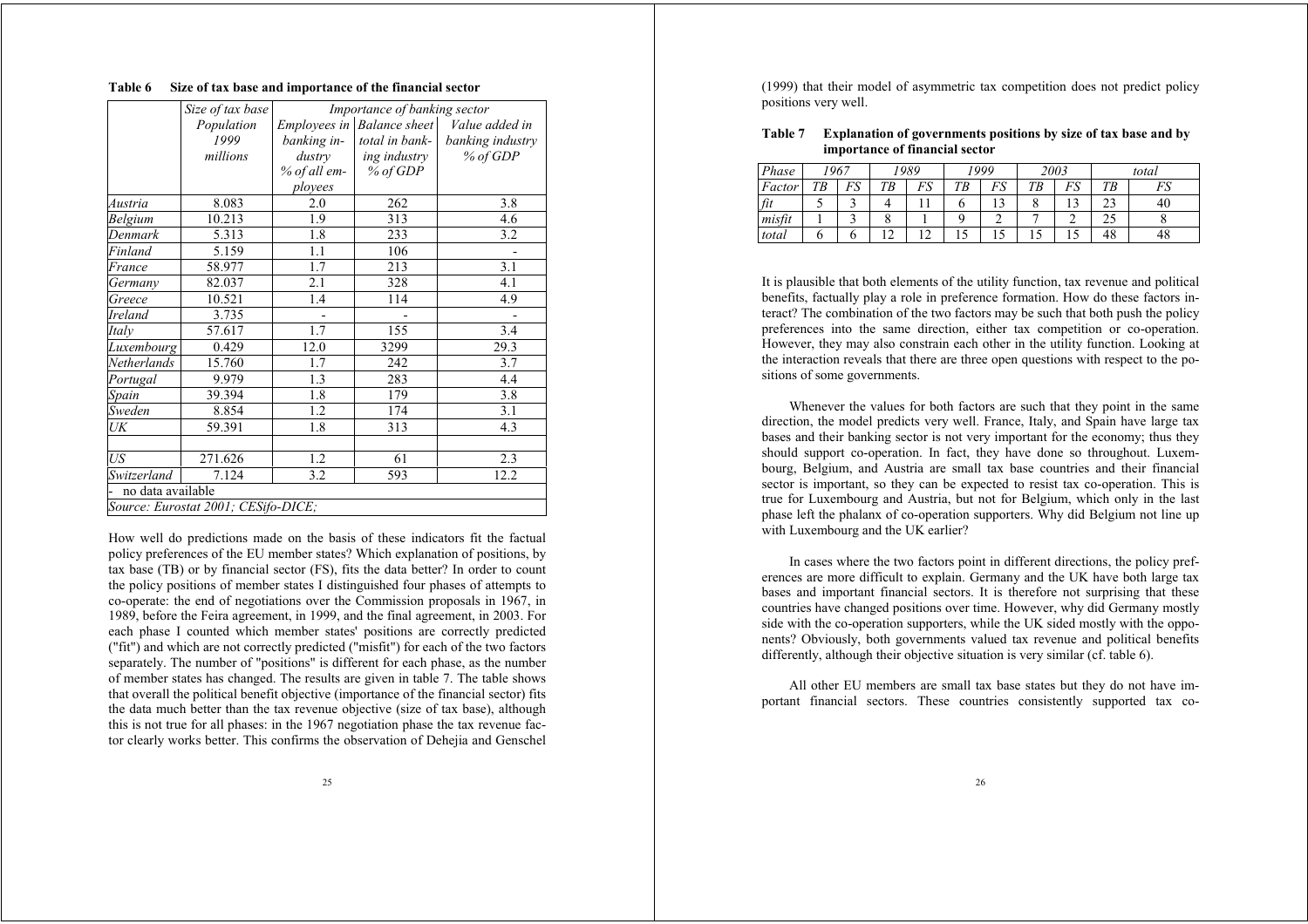operation, $6$  which is the main reason why the "financial sector" hypothesis fits better. This suggests that the political benefit factor is more important than tax revenue. However, we should be careful with such an interpretation, as there might be alternative explanations. Even if the financial sectors were not significant in the beginning, why did these states never try to build up their banking capacities such that they would become competitive players in savings tax competition?

Some *ad hoc* and alternative explanations to these questions will be briefly discussed here. For Belgium the argument might hold that its neighbour Luxembourg is even smaller and, moreover, it was very easy for Belgians to transfer their money to Luxembourg, because Luxembourg and Belgium had monetary union. Indeed, Belgium lowered its domestic withholding tax on interests from 25% to 15% in 1990 as a reaction to capital flight to Luxembourg (Dehejia and Genschel 1999, 419, 416).

What about Germany and the UK? Germany supported the idea of a common withholding tax most of the time. However, it was responsible for the failure of the 1989 Commission proposal, when it took a stance against the common tax. At that time, the introduction of a national withholding tax had caused massive capital flight to Luxembourg and was very unpopular with German voters. The government's reaction (which was to abolish the tax) shows that political benefits were more important than tax revenue at that time. Later on, Germany reversed its course and again supported a European solution. This historical "explanation" is consistent with the models.

Why was the UK against tax co-operation for such a long time? Several factors could explain this position. First, the UK was less threatened by capital flight to neighbouring European countries than France or Germany. The tax differential and hence the gain from tax evasion was smaller for British citizens, because the UK had the lowest personal income taxes in Europe. Second, even if the financial sector is objectively much less important for the UK than for Luxembourg, the "City", London's financial market, is a sort of national symbol and thus politically important. During the 1998-1999 negotiations, the UK government argued that the demise of the City would be imminent if a common tax were introduced. As the political benefits factor is a subjective concept, this might in fact explain the UK's position.

Why did the other small countries support tax co-operation, and why did they never try to prey on their larger neighbours? There are two possible explanations. First, their banking sectors may not be competitive, in the sense that they may not be attractive to foreign capital even if taxes are low or nonexistent. As long as tax evaders can choose among several potential tax havens, other factors influence the choice of the country. Second, some of the small member states, especially Belgium, the Netherlands, and Ireland, are very well involved in tax competition in the field of corporate taxes. As the EU's attempts to combat harmful tax competition include both corporate and savings taxation, these countries may not have wanted to play the role of the "bad guys" in more than one field.

Finally, there is an alternative explanation which is not based on rational choice of governments but on historical institutionalism: the significance of the bank secrecy principle in some EU member states may account for their opposition to an information exchange system. This explanation, however, makes sense only for the last two phases, because previously, the attempt to co-operate aimed at a harmonised withholding tax. CESifo provides a ranking of 18 countries according to the strictness of the bank secrecy principle in their laws.<sup>7</sup> Bank secrecy is least strict in the US (18). It is strictest in Switzerland (1), followed by Austria (2) and Luxembourg (3), Greece (4), Portugal (5), the UK (6) and Germany (7). Belgium ranks only 12th, however. Thus, bank secrecy can explain the positions of Luxembourg and Austria, but surely not the position of Belgium. Greece and Portugal did in fact briefly consider opting for the withholding tax (Krause 2001). However, they then decided to participate in the information exchange and they have always supported tax co-operation.

The best explanation is the one that links both tax revenue and political benefits: If the hypothesis is that a state will prefer tax competition and thus oppose co-operation only if it is small *and* has a significant financial sector, then only the behaviour of Belgium and the UK in the phases before the final agreement remains unexplained.

# **Co-operation and the negotiated agreement**

What is the contribution of the models to the explanation of the various failures and the final outcome of the process of capital income tax co-operation in the EU? Two elements are relevant: the weakest-link character of the collective good to be achieved and the strategic constellation of an asymmetric dilemma.

The weakest-link characteristic can explain several elements in the whole process. First, the fact that the Commission in its proposal of 1967 chose a mod-

An exception was the Netherlands opposition against a harmonised withholding tax rate in 1967.

<sup>7</sup> http://www.cesifo.de/pls/diceguest/download/F4549/ BANK%2DSECRECY%2D CRIMINAL.PDF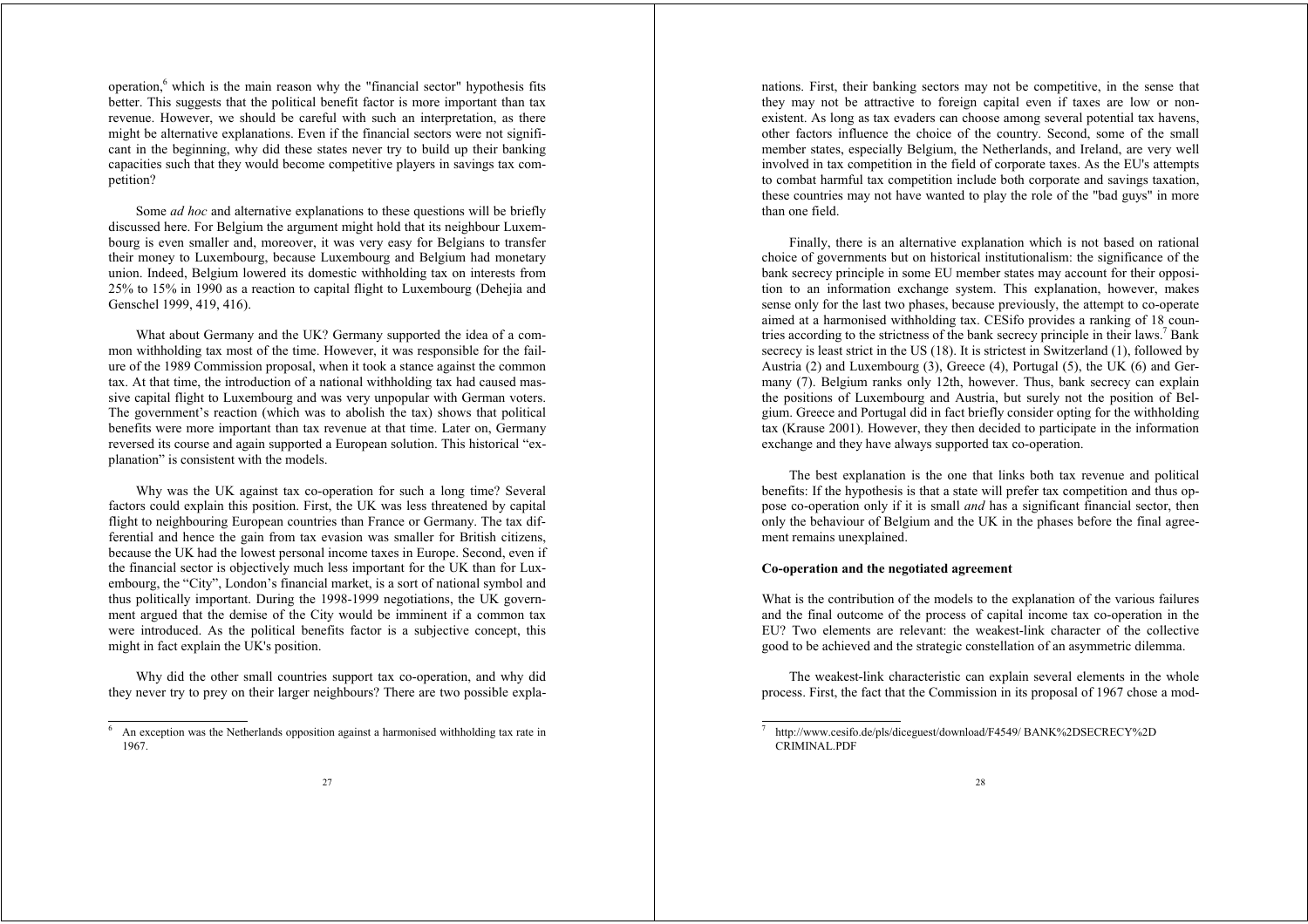est approach, that is, a low-level harmonised withholding tax instead of an automatic reporting system, was justified by reference to the outside world. There was fear of capital flight outside the EU from the very beginning. Second, the "outside world conditionality" of the compromise of Feira shows that the EU member states wished to include all relevant potential tax havens into the cooperation. Third, Switzerland only agreed to some co-operation with the EU on the basis of a further outside world conditionality. The weakest-link character was surely one element that contributed to the failure of previous attempts of tax co-ordination.

However, a co-operative solution within the EU has now been found which includes some other states, although not *all* potential tax havens co-operate. How was this possible? In 1998, the OECD started an initiative to combat harmful tax competition (OECD 1998). An OECD report identified 47 tax regimes in OECD member states which were labelled "potentially harmful" and 35 tax regimes outside the OECD which were considered "harmful" (OECD 2000a). The OECD's plans to bully these tax havens into co-operation caused some conflict between the US and European OECD members (for a detailed account, cf. CEPS 2001, 10-18; Thomas 2002). As a consequence the OECD shifted its emphasis from targeting low tax regimes to the questions of transparency, bank secrecy, and exchange of information. After the events of 11 September 2001 this focus found world-wide support (CEPS 2001, 15).

In April 2000 a report was published on improving access to bank information for tax purposes (OECD 2000b). After negotiations with 20 members and 11 non-members the OECD published a model agreement on exchange of information in tax matters (OECD 2002). The model agreement is about exchange of information upon request and does not include routine exchange of information. Still, there are now prospects that there will be world-wide cooperation in matters of savings taxation on the basis of exchange of information. This international background has surely helped the EU member states to finally come to an agreement.

The OECD initiative can also explain the general shift from the idea of harmonising withholding taxes to an automatic information exchange. Denmark and the Netherlands had introduced such systems domestically and had long pushed for a European automatic reporting system. It is obvious that the states which suffered most from capital flight — Germany, France, and Belgium - did not try to introduce national automatic reporting systems, because this aggravated their problem. Why did they not push for such a system at the EU level, however? From the 1960s onward, it was well known that information exchange is an optimal solution, as it does not require capital income tax harmonisation and it completely prevents tax evasion. Two arguments were raised against it,

bank secrecy and the "outside world constraint", which with the OECD's initiative became obsolete.

The fact that the strategic constellation is an asymmetric dilemma explains why some governments have a strong incentive to find a co-operative solution, and thus why after some failures there were again and again attempts to find a solution at the EU – and later also at the OECD - level. The EU offers a cooperative institutional structure within which dilemmas can in principle be overcome. However, other governments have an incentive to remain in the state of tax competition. The asymmetry became an obstacle to successful negotiation because tax matters require unanimity at the EU level. Thus, the latter governments could veto co-operation attempts. This is another element of explanation of the repeated failures.

How was an agreement finally possible? Without the majority rule, a solution of this negotiation problem was only possible by resorting to compensation or by compromise. There is some evidence that there has been compensation in the form of package deals for countries which favour tax competition. In the final round of negotiations Austria insisted on a solution to the problem of heavy vehicle transit across Austria before it was ready to compromise in the tax conflict (Neue Zürcher Zeitung, 04.12.02; Süddeutsche Zeitung, 04.12.02). Three of the third states the Commission negotiated with got something "in exchange". Switzerland has requested that it be permitted to take advantage of other measures of the EU tax package; Andorra wants to officially introduce the Euro as its currency; Monaco has asked for equal rights on EU markets for financial services (European Commission 2002). This explains these countries' agreement to the whole package.

Another factor is the "split outcome", which can be seen as a compromise solution: While those EU member states which have always favoured cooperation (and the US) will apply an automatic reporting system, the other EU members (and the European third states) will levy withholding taxes. Both systems will co-exist as long as not all states change to the exchange-of-information system. This solution represents a compromise. It is not full co-ordination of strategies, but is it by no means non-coordination.

For the states willing to co-operate the application of withholding taxes is an equivalent measure if the withholding tax rates are high enough to prevent tax evasion. For the states favouring competition this was acceptable as they may still gain from the differentiated system. As long as the withholding tax rates are below the taxes on savings and bonds in the other countries, taxinduced attraction of capital is still possible. These gains will decrease, however,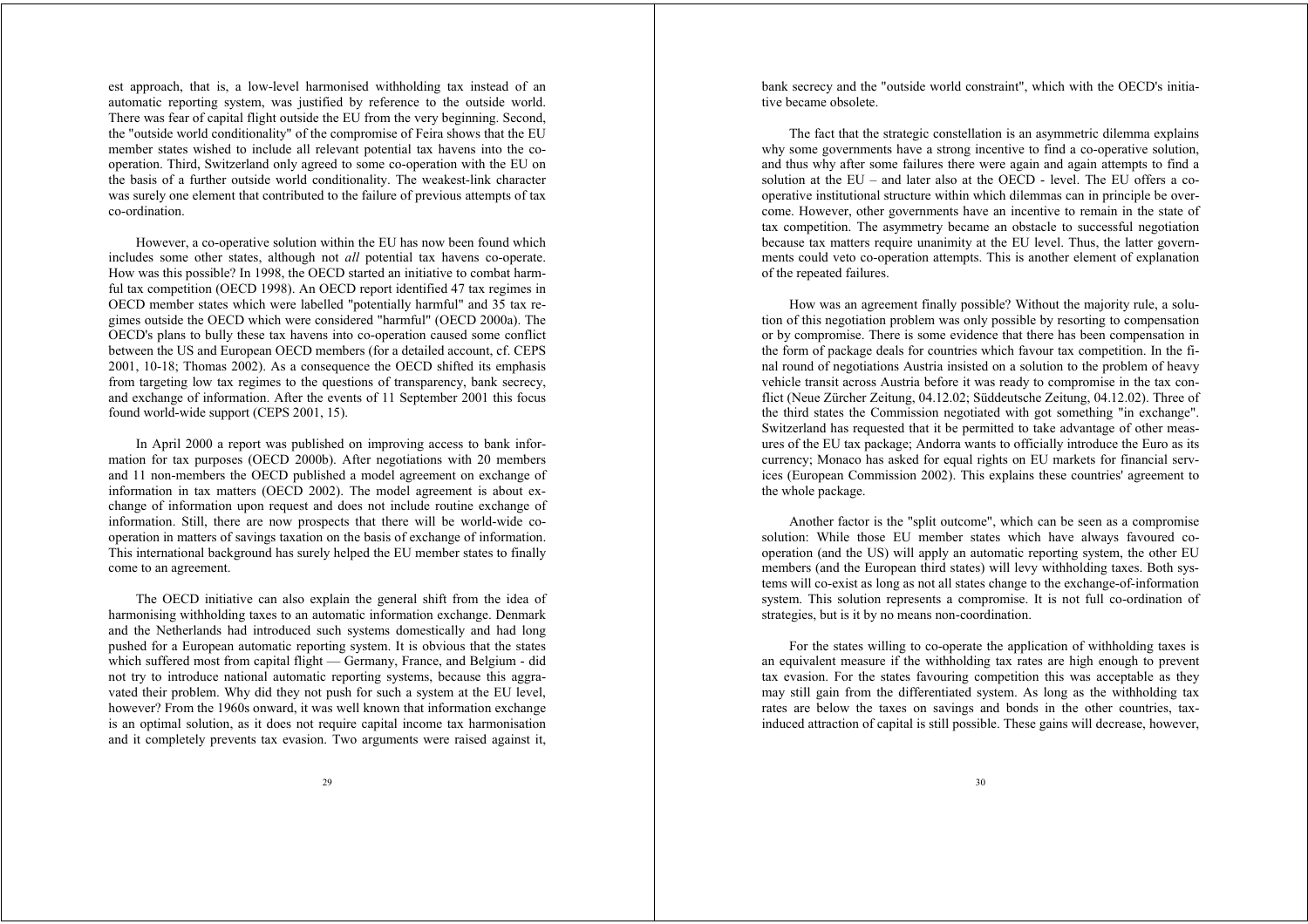as the withholding tax rate for non-residents will increase up to 35 %. Thus, after 2010 the tax differential might even be negative against some countries.

Since the tax rates differ widely (cf. table 1), and since future changes of rates for residents are possible in all countries, it is, however, very difficult to predict which group of countries will be the winners and which will be the losers of the split outcome. A great advantage of the information exchange system is that it prevents tax evasion but does not constrain national governments in their choice of tax rates for residents. It might well be that the states applying the automatic reporting system keep their tax rates low or even decrease them, as for example Germany has already announced.<sup>8</sup> With a definitive domestic tax rate of  $25\%$ , foreign investment in countries which have to withhold  $35\%$  is no longer attractive for tax reasons. This might eventually cause the opposing states also to join the information exchange system.

Therefore, the asymmetric dilemma with its distributional element accounts for failures of negotiations, for new attempts to negotiate, as well as for a compromise and compensation outcomes as is typical in negotiation problems. It was not the constellation of a dilemma as such that was responsible for the difficulties in resolving this issue at EU level. Rather it was the problem of finding an agreement, as well as the fact that the problem is not confined to the EU but is global in scale.

# **CONCLUSION**

In this article two new elements have been introduced into the analysis of the European attempts to achieve co-operation in the field of capital income taxes. First, the common good associated with this problem has been identified as a weakest-link good, that is, co-operation of all potential tax havens is needed. Second, it has been assumed that in capital taxation governments are not solely motivated by tax revenue but also by the economic and political benefits from a large domestic capital market. Although this assumption is not uncommon, it has not been explicitly taken into account in previous models of the tax cooperation problem.

The weakest-link character explains why the EU attempts to achieve cooperation have failed several times and why they were accompanied by "outside world conditionalities". An agreement at the EU level was only possible after the US and the most important European tax havens were included into a cooperative scheme, and, moreover, after the OECD initiative prospects opened up world-wide co-operation in capital tax matters.

The introduction of the "political benefits" as a second factor in the utility function of the governments reveals why the tax game has the structure of a dilemma rather than of a co-ordination game. Moreover, it shows that the heterogeneity of interests of EU member states is not only a consequence of asymmetry in size but also of different valuation of the two factors by governments. The two factors explain the actual policy preferences of the EU member state governments better than models which use only "tax revenue" in the utility function.

These assumptions allowed the strategic constellation in the savings taxation case to be classified as an asymmetric dilemma, which combines a defection problem and a distributional problem. Thus, the problem is neither a simple defection game as implied in Genschel and Plümper (1997), nor a pure conflict game as in Dehejia and Genschel (1999). This model explains why it was so difficult to find an agreement at the EU level. Since the EU offers co-operative institutions, a symmetric dilemma should not have caused so many difficulties. The difficulties arose from the distributional problems and the weakest-link character.

The analysis presented here also yields methodological insights. In section 4 it became obvious that matrix games are very sensitive to changes in assumptions. Tax competition games may, for example, differ with respect to the taxes concerned. It makes a difference whether transfer-pricing rules for multinational companies (Radaelli 1998) or capital income taxation are analysed. However, even if the same problem is the subject of analysis, the type of game depends on the exact assumptions about the preferences of the governments and the peculiarities of a strategic constellation. Thus, applying matrix game analysis requires that one starts with explicit assumptions about the utility function of the players, and specifies correctly other crucial features of the situation.

Katharina.Holzinger@iue.it

<sup>8</sup> http://www.bundesregierung.de/Themen-A-Z/Steuern-und-Finanzen-,470.468071/ Rueckkehr-in-die-Steuerehrlich.htm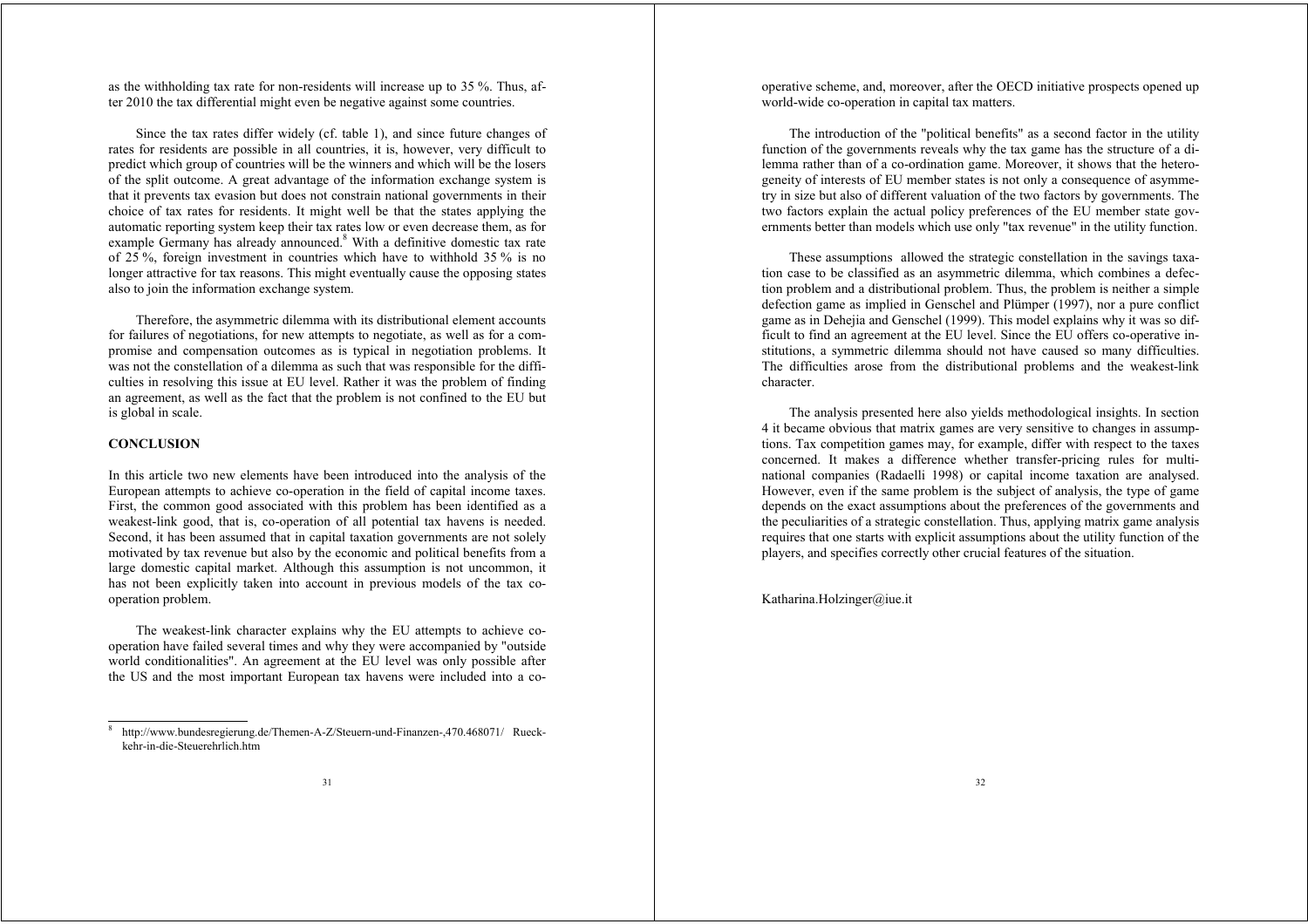# **ACKNOWLEDGEMENTS**

This paper was written as a contribution to the European Forum on "Europe after Globalisation: Regulatory Co-operation and Regulatory Competition in an Integrating World Economy", while I was a Jean Monnet Fellow at the Robert Schumann Centre for Advanced Studies, European University Institute in Florence. I gratefully acknowledge the support of the Robert Schumann Centre. A number of colleagues provided valuable comments on earlier versions of this paper: Christoph Knill, Thomas Plümper, Claudio Radaelli, and Fritz W. Scharpf. I have also benefited from discussions of this paper at the European Forum and at the Universities of Bamberg, Düsseldorf, and Heidelberg.

### **REFERENCES**

- Bernauer, Thomas (2000) *Staaten im Weltmarkt. Zur Handlungsfähigkeit von Staaten trotz wirtschaftlicher Globalisierung*. Opladen, Leske + Budrich.
- Brennan, George and Buchanan, James M. (1980) *The power to tax: Analytical foundations for a fiscal constitution.* Cambridge, Cambridge University Press.
- Bucovetsky, Sam and Wilson, John D. (1991) Tax competition with two tax instruments, *Regional Science and Urban Economics*, 21, 333-350.
- CEPS (2001) EU corporate tax reform. Report of a CEPS working party. Brussel, Centre for European Policy Studies.
- Dehejia, Vivek H. and Genschel, Philipp (1999) Tax competition in the European Union, *Politics & Society*, 27, 403-430.
- Devereux, Michael P., Griffith, Rachel and Klemm, Alexander (2002) Corporate income tax reforms and international tax competition, *Economic Policy*, forthcoming.
- Edwards, Jeremy and Keen, Michael (1996) Tax competition and Leviathan, *European Economic Review*, 40, 113-134.
- Eggert, Wolfgang (2000) *Capital tax competition with inefficient government spending*, CoFE Discussion Paper No 99-15, Center of Finance and Econometrics, University of Constance, Germany.
- European Commission (1967) *Program for the harmonisation of direct taxes*. Communication by the Commission, Bulletin of the EC, Supplement 8 (1967), 6-22.
- European Commission (1988) *Creation of an [sic] European financial area*. Communication by the Commission, COM/87/550/final.
- European Commission (1989) *Proposal for a Council Directive on a common system of withholding tax on interest income*, COM/89/69/final, OJ C 141, 07.06.89.
- European Commission (1996) *Taxation in the European Union: Report on the development of tax systems*, COM/96/546/final, 22.10.96.
- European Commission (1998) *Proposal for a Council Directive to ensure a minimum of effective taxation of savings income in the form of interest payments within the Community*, COM/98/0295/final - CNS 98/0193, OJ C 212, 08.07.98.
- European Commission (2001) *Proposal for a Council Directive to ensure a minimum of effective taxation of savings income in the form of interest payments within the Community*, COM/01/0400/final - CNS 01/0164, OJ C 270E, 25.09.01.
- European Commission (2002) *Report on the negotiations with third countries about the taxation of interests.* Communication by the Commission to Council Ecofin, 03.12.02 (internal document).